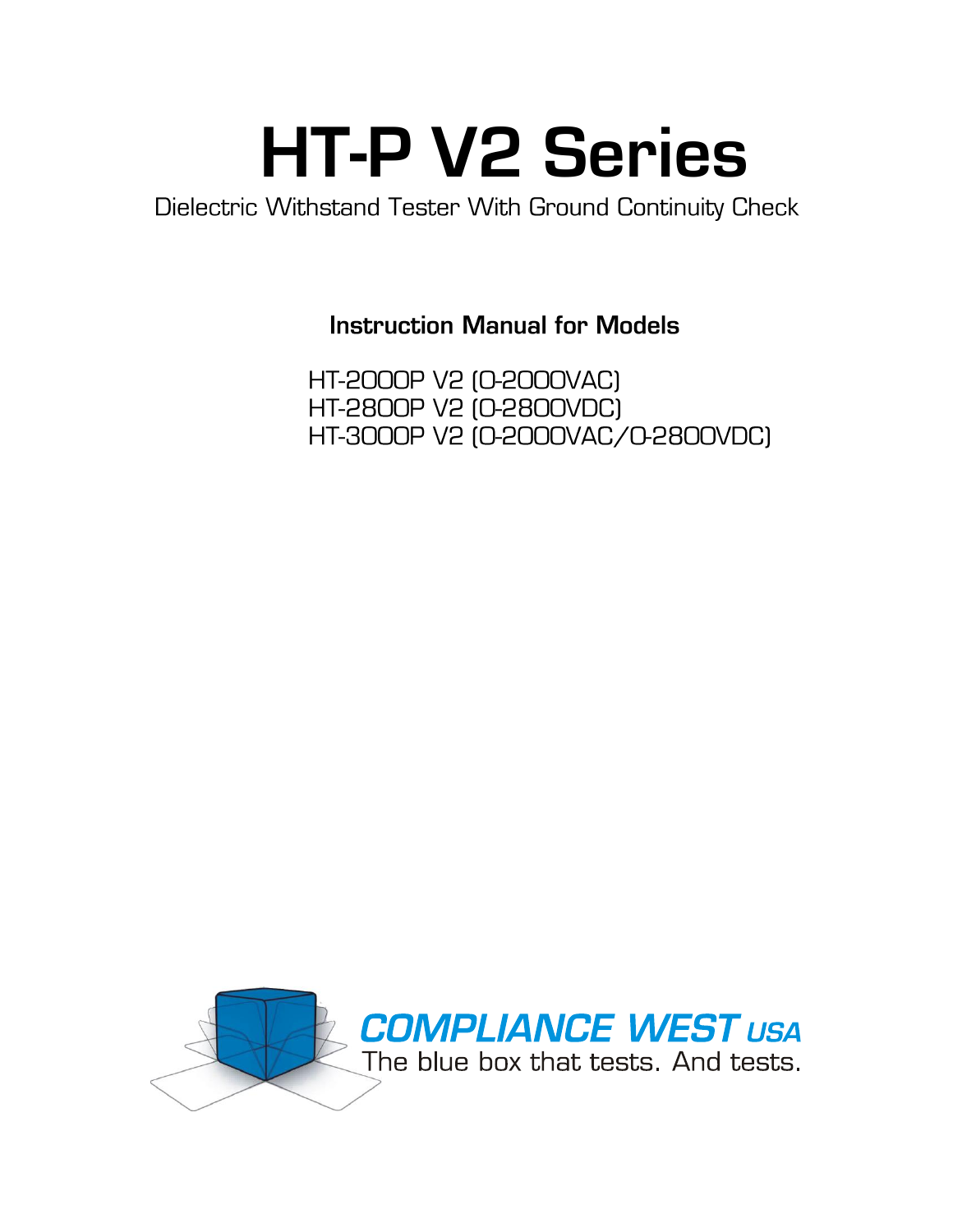*Dear Customer:*

*Congratulations! Compliance West USA is proud to present you with your Dielectric Withstand Tester. Your instrument features a groundbreaking logic-controlled circuit design and ergonomic front panel, and represents the latest in high voltage production line testing.*

*To fully appreciate all the features of your new meter, we suggest that you take a few moments to review this manual. If the need arises, please do not hesitate to call on us.*

*Thank you for your trust and confidence.*

Rev. 1.0, July 2021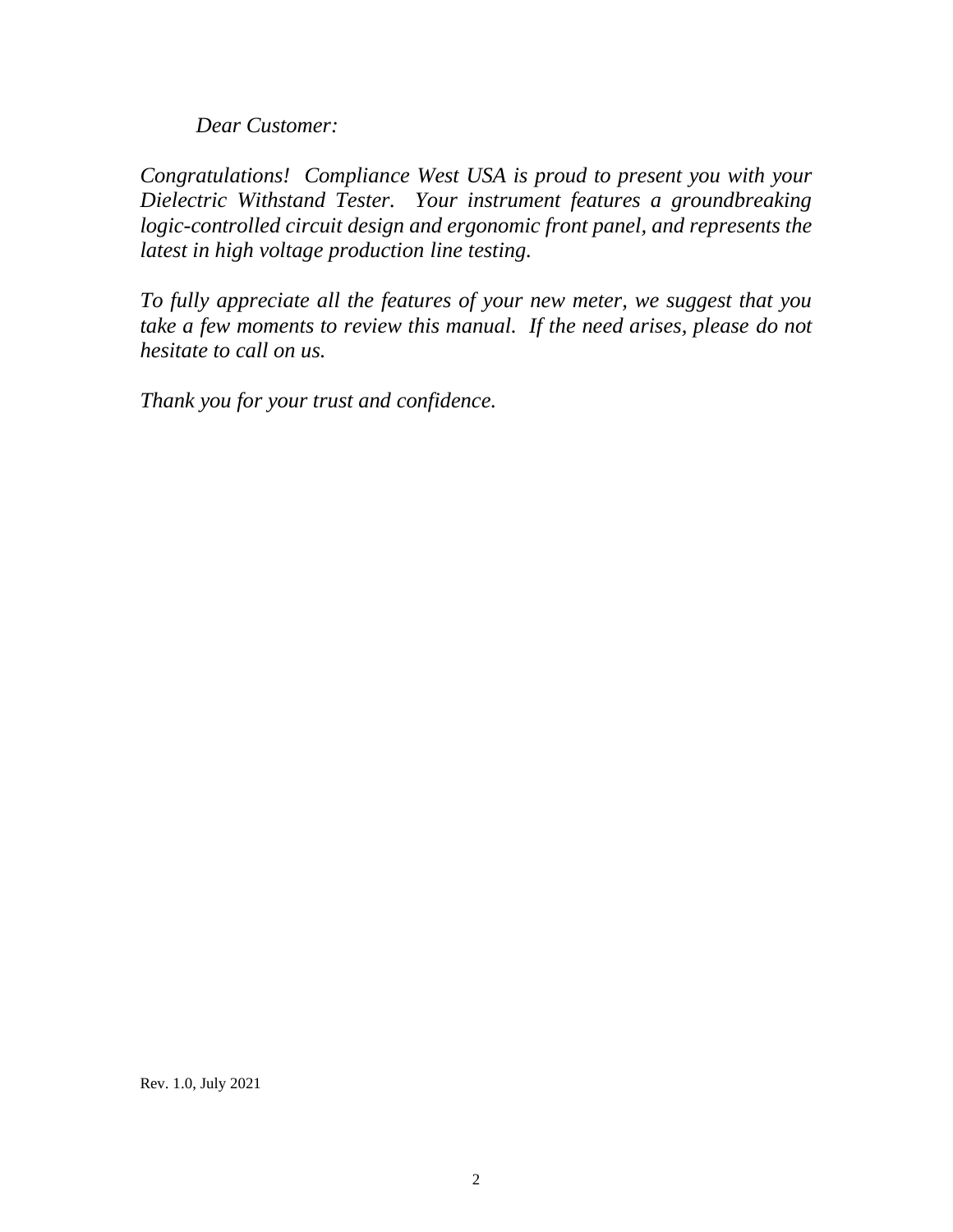# **Table of Contents**

| An Introduction to Dielectric Withstand Testing with the HT-P V2 4 |  |
|--------------------------------------------------------------------|--|
|                                                                    |  |
|                                                                    |  |
|                                                                    |  |
|                                                                    |  |
|                                                                    |  |
|                                                                    |  |
|                                                                    |  |
|                                                                    |  |
|                                                                    |  |
|                                                                    |  |
|                                                                    |  |
|                                                                    |  |
|                                                                    |  |
|                                                                    |  |
|                                                                    |  |
|                                                                    |  |
|                                                                    |  |
|                                                                    |  |
|                                                                    |  |
|                                                                    |  |
|                                                                    |  |
|                                                                    |  |
|                                                                    |  |
|                                                                    |  |
|                                                                    |  |
|                                                                    |  |
|                                                                    |  |
|                                                                    |  |
|                                                                    |  |
|                                                                    |  |
|                                                                    |  |
|                                                                    |  |
|                                                                    |  |
|                                                                    |  |
|                                                                    |  |
|                                                                    |  |
|                                                                    |  |
|                                                                    |  |
|                                                                    |  |
|                                                                    |  |
|                                                                    |  |
|                                                                    |  |
|                                                                    |  |
|                                                                    |  |
|                                                                    |  |
|                                                                    |  |
|                                                                    |  |
|                                                                    |  |
|                                                                    |  |
|                                                                    |  |
|                                                                    |  |
|                                                                    |  |
|                                                                    |  |
|                                                                    |  |
|                                                                    |  |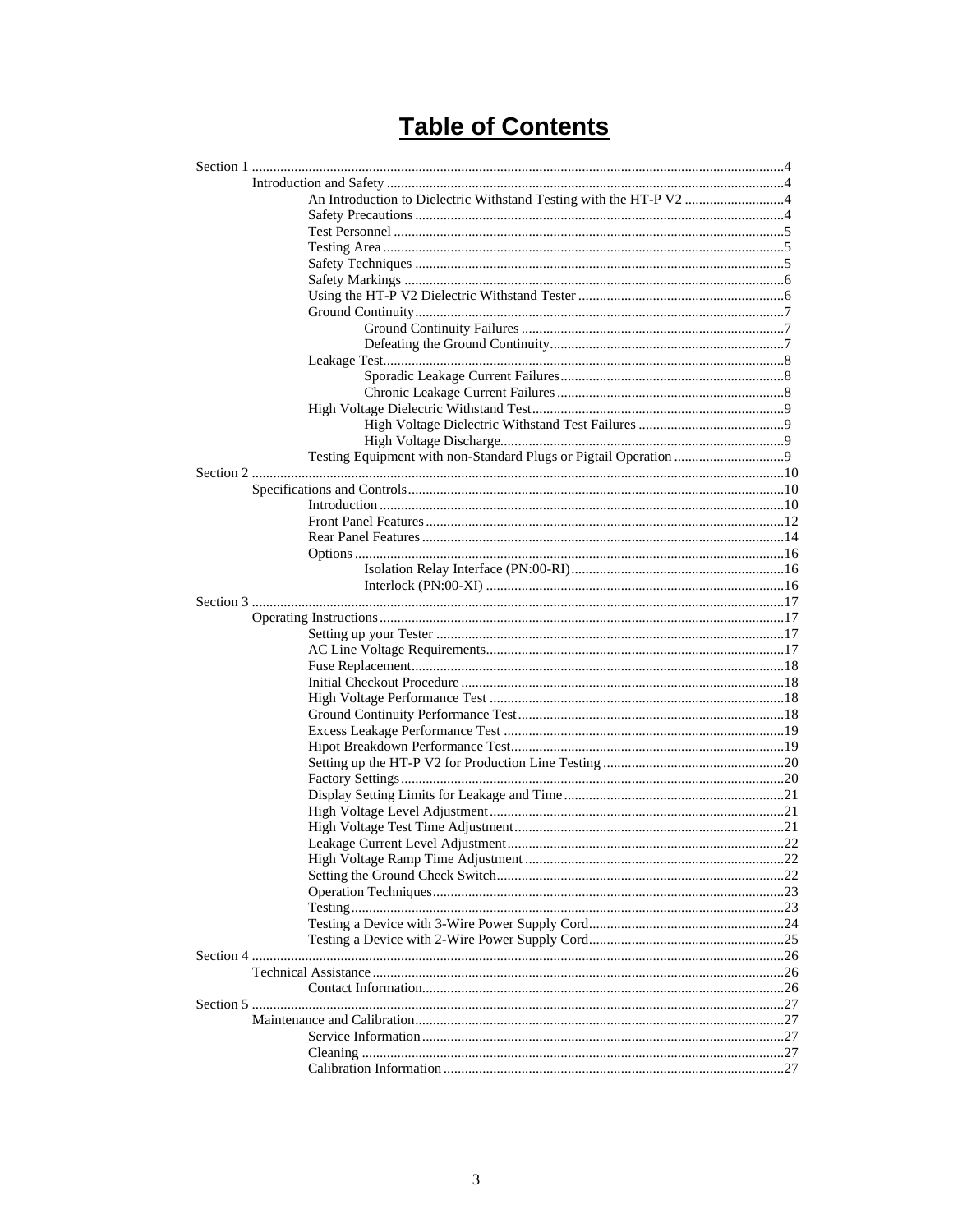## **Section 1**

## **Introduction and Safety**

#### **An Introduction to Dielectric Withstand Testing with the HT-P V2**

The continuity test/dielectric withstand test is a production line test which is recognized by safety agencies worldwide as a valid criterion of safe assembly of end-use equipment. The test ensures that the primary circuit power and ground conductors were properly wired and connected for safe operation. It also applies a high-voltage potential between power and ground conductors to make sure that no unintentional leakage or arcing paths exist between power and ground. The test consists of a ground continuity check, a leakage current check and a high voltage check. It is non-destructive to the equipment under test and can be accomplished in a short time.

The purpose of dielectric testing: Dielectric testing is a simple, non-destructive method of verifying the adequacy of electrical insulation to withstand the sort of transients that can occur during transient (surge) events. In addition, the dielectric test can verify that the insulation in question has an adequate amount of performance "headroom". This is necessary to ensure that the insulation does not fail because of degradation of the insulation due to aging, moisture, wear due to vibration, etc.

The method of dielectric testing: A high voltage (typically 1000 Volts or higher) is applied between two conductors that are "supposed" to be electrically insulated from each other. If the two conductors (an insulated "live" wire, and a metal enclosure, for example) are completely isolated from each other, then the application of a large voltage difference between the two conductors will not allow current to flow between the conductors. The insulation will "withstand" the application of a large voltage potential between the two conductors - hence the term "dielectric withstand test". In general, there are two results of the test that are considered a failure of the insulation: (1) excessive current flow during the test due to low insulation resistance of the insulating material which separates the two conductors, and (2) an abrupt dielectric breakdown due to electrical arcing or discharge, either through the insulation material, over the surface of the insulation material, or a discharge through air.

The determination of a suitable test voltage: If the test voltage is too low, the insulation material in question will not be adequately stressed during the test. This could cause inadequate insulation to pass the test and be considered acceptable. On the other hand, if the test voltage is too high, then the test could cause permanent damage to an insulation material that is otherwise adequate for the application. A general "rule of thumb" that is used for the testing of mains wiring which operates at voltages of 120-240Vac is 1000V plus two times the operating voltage. Using this rule, 120V wiring would be tested using a voltage of 1240Vac.

Duration of the test: Generally, the test voltage is applied for one minute, to adequately stress the insulation. Many standards allow the test duration to be reduced to 1 second for production-line testing to accommodate large-volume production testing. In this case, standards quite often require that the test voltage be increased by 20% to ensure that the shorter test duration of one second will adequately test the insulation in question.

#### **Safety Precautions**

The dielectric withstand test generates voltages of up to 2000 Volts AC (HT-2000P V2 & HT-3000P V2), up to 2800 Volts DC (HT-2800P V2 & HT-3000P V2) at potentially lethal current levels. Currents of as little as 5 mA at 120V can cause death, and the HT-P V2 can generate 20mA AC at up to 2000 Volts, and 5mA DC at up to 2800 Volts. The HT-P V2 has been designed to minimize exposure to high voltages. However, the potential for serious injury or death exists and personnel should be aware when they conduct this test.

Any use of this equipment other than as specified in this manual may result in a safety hazard.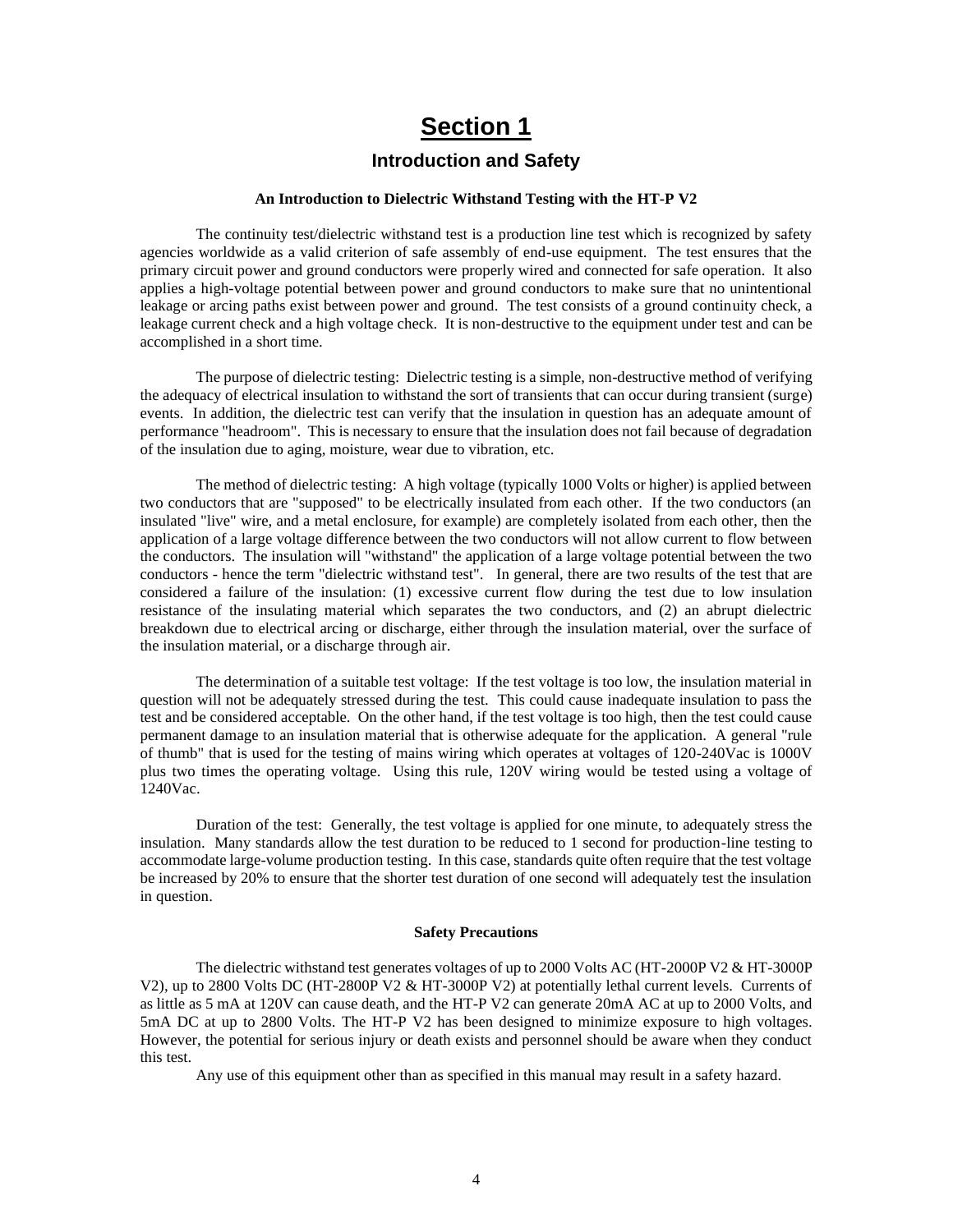#### **Test Personnel**

Personnel require special training to conduct the dielectric withstand test. They should understand electrical fundamentals clearly and be aware that high voltage is adept and creative at completing a path to ground. Instructions should include a warning against any metal jewelry. Operators should not allow others in the testing area, especially when tests are being conducted. Organization is to be stressed. The operator should keep the area free of unused leads and equipment.

#### **Testing Area**

The area used for conducting the dielectric withstand test should be as remote as possible from normal production line activities. Only personnel conducting the test should be allowed in the area, and it should be taped or roped off to preclude casual entry by other employees. In addition, the area should be marked "WARNING - HIGH VOLTAGE TESTING" or the equivalent to warn others of the nature of the testing taking place.

The bench being used should be non-conductive, and any exposed metal parts should be tied together and grounded. If a conductive surface must be used, it should be grounded.

Because of sparking during a dielectric test failure, it is not safe to conduct dielectric withstand tests in combustible atmospheres.

It is imperative that a good ground be provided to the HT-P V2 unit. Before connecting the HT-P V2, ensure that a low-resistance ground is provided by the building wiring. If the HT-P V2 is used on a highresistance grounding circuit, dangerous high voltages may be present to the operator. In addition, the power to the Testing Area should be provided with an easily reached shutoff switch which can be actuated by personnel outside the area if needed.



#### **Safety Techniques**

The high voltage circuit of the HT-P V2 can be shut off at any time by pressing the **RESET** button. The HT-P V2 has been provided with a Reset button to provide an unarmed "Standby" setting when it is energized, but idle. When the red **RESET** light is lit the tester will not provide high voltage until the **RESET** button and the **TEST** button have been pressed in order. To prevent inadvertent operation, the operator should be instructed not to press the **RESET** button until the test is finish.

The HT-P V2 is equipped with a ground continuity check which will not allow high voltage to be applied if the Test Return Lead is not properly connected. This is an important safety feature and should not be defeated unless two wire products are being tested. In that event, it is imperative that the operator make sure the Test Return Lead is properly connected to the equipment being tested. If the lead is not properly connected, a dielectric withstand test failure may energize exposed dead metal of the equipment being tested. Additionally, the HT-P V2 may not recognize the failure. The test will continue for its normal length of time, and the HT-P V2 may show a "PASS", see connections for more details.

The HT-P V2 has been designed for one-touch operation with the right hand. If possible, it should be set up to the left and in front of the equipment under test. The equipment under test should be connected to the HT-P V2 and then left alone by the operator. After the operator is clear of the Tester and the equipment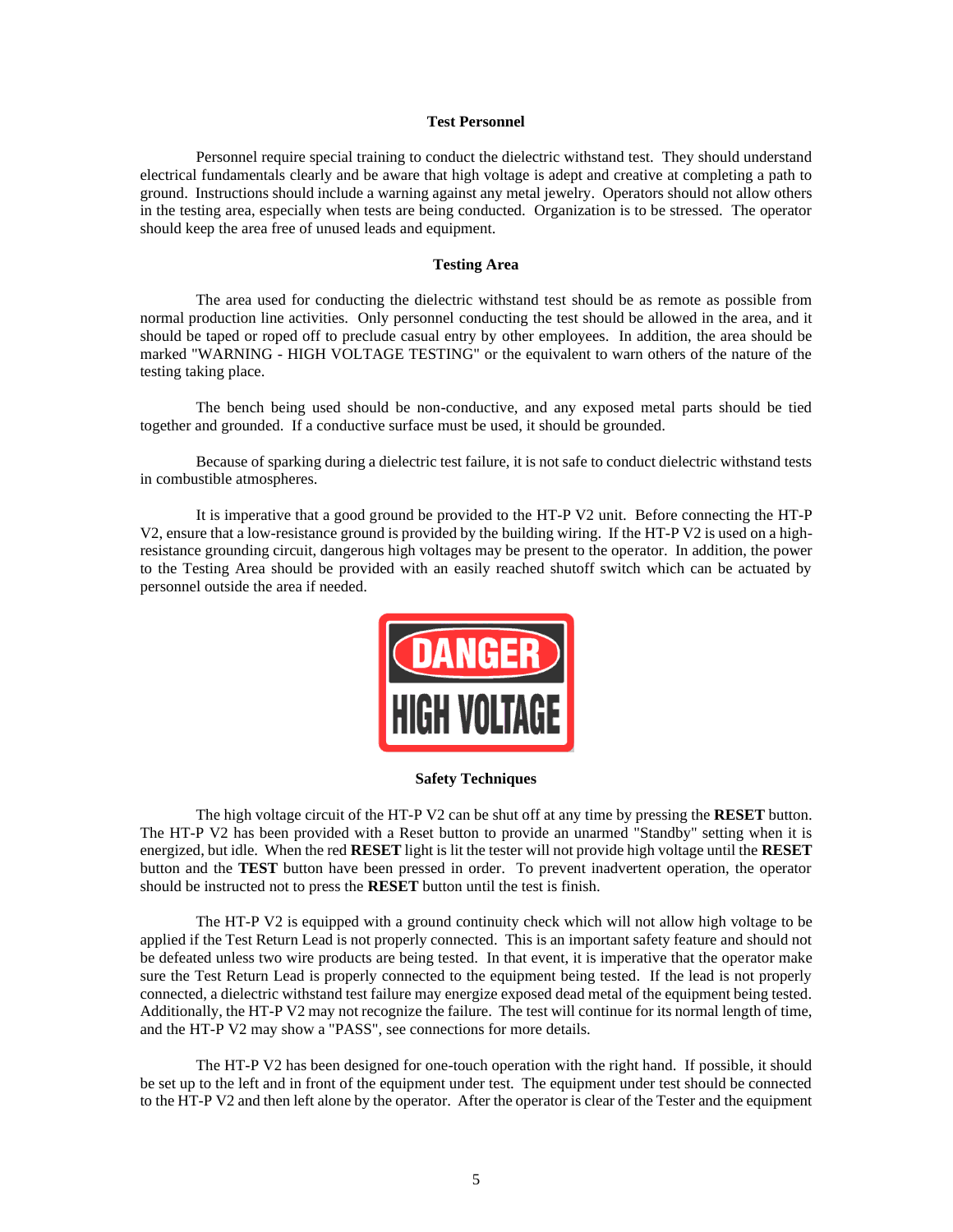under test, he should press the **RESET** Button, then the **TEST** button, with his right hand. This will allow the greatest separation between the operator and the test being conducted.

The HT-P V2 is designed to bleed the high voltage away after the test has concluded. To ensure that any voltage present in the equipment being tested has been completely bled away, the operator should not unplug the equipment under test from the HT-P V2 until the front panel meter reads zero volts.

#### **Safety Markings**

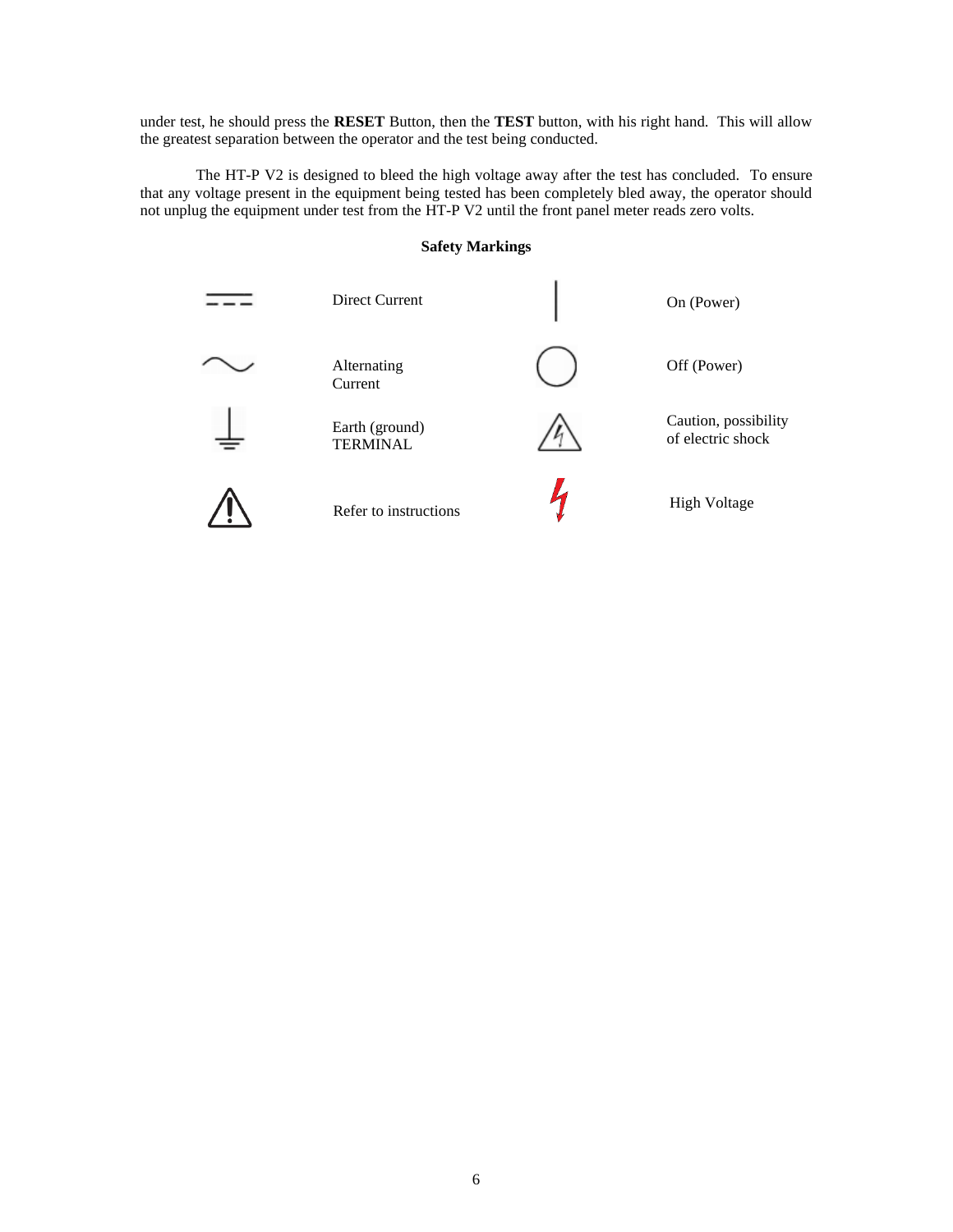#### **Using the HT-P V2 Dielectric Withstand Tester**

The dielectric withstand test involves high voltage and caution should be exercised when using the tester. The return lead of the tester is connected to ground potential and when properly connected to the equipment being tested, it will guard against the operator contacting high voltage. Always make sure the return lead is firmly connected to exposed dead metal before start testing. To make sure if the connections between the dielectric withstand tester and the equipment under test is correct, see the Testing section for more detail. In the sections below, the three tests are explained.

#### **Ground Continuity**

The ground continuity test ensures that the grounding pin of the power supply cord is properly connected to the exposed dead metal of the chassis. If this connection is absent, the exposed dead metal of your product could be at line potential indefinitely after an internal wiring fault, causing risk of shock to anyone touching it.

If the green **Ground OK** LED light is on, the connection between the RETURN and the ground pin of the OUTPUT Receptacle is lower than the Pass/Fail Point value.

#### **Ground Continuity Failures**

If the red **Ground Open** LED light is on, the buzzer sounds, and the test is terminated. The connection between the grounding pin and the exposed dead metal of the chassis has a resistance higher than the Pass/Fail Point value. This indicates a problem with the connection of the HT-P V2 to the equipment being tested, or that the ground connection in the equipment being tested is defective. The connection to the tester should be checked by removing the Test Return Lead clip from the equipment under test and reconnecting it, taking care to make a good connection. The unit should then be retested. If a failing result is repeated, the connection between the power supply cord ground pin and the chassis of the equipment being tested should be checked and reworked until a passing result is obtained.

#### **Defeating the Ground Continuity**

The ground continuity can only be conducted on equipment using a three-wire grounded power supply cord. Some equipment, such as most portable lamps and all double insulated tools, have only a twowire power supply cord, so the Ground Continuity test cannot be conducted.

Please note that defeating the Ground Continuity should not be done except when necessary to test two-wire devices. The Ground Continuity feature provides an extra level of operator safety because high voltage will not be applied if the Test Return Lead is not properly connected to the exposed dead metal of the equipment being tested. If the Test Return Lead is not properly connected, a dielectric withstand failure may energize exposed dead metal. Additionally, the HT-P V2 may not recognize the failure. The test will continue for its normal length of time, and the HT-P V2 may show a "PASS".

To allow the HT-P V2 to test equipment using a two-wire power supply cord, the Ground Continuity test can be defeated by turning the rear panel Ground Check switch to the Off position. To remind the operator that the Ground Continuity test is not being conducted, both the green **Ground OK** and red **Ground Open** LED's will be lit continuously during the test. When testing with the Ground Check switch in the Off position, the operator must ensure that the Test Return Lead is properly connected to exposed dead metal of the equipment being tested for safety and to ensure that the HT-P V2 properly reports all failures.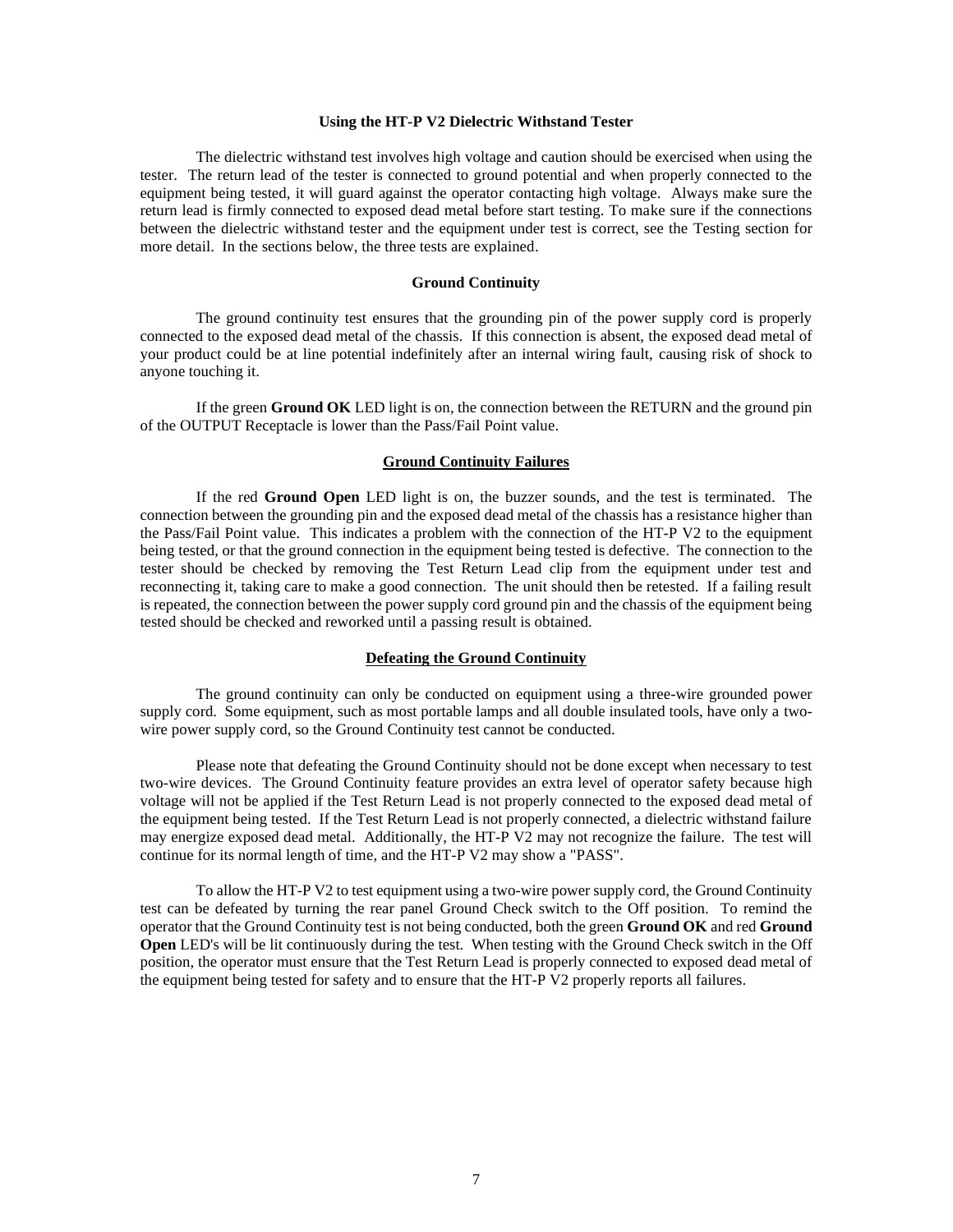#### **Leakage Test**

The HT-P V2 leakage test uses a low-frequency circuit to check for excessive leakage between primary power components and ground. There is not a specific leakage current level pass/fail requirement at this time for most equipment, however, higher than normal leakage current on a particular part may indicate an assembly or component problem in the primary circuit.

The leakage current is also monitored by the HT-P V2 to ensure that excessive leakage does not keep the tester from developing full voltage required for the high voltage test. The HT-P V2 will provide full voltage at any leakage current level up to 20 mA AC (HT-2000P V2 & HT-3000P V2), 5mA DC (HT-2800P V2 & HT-3000P V2). The leakage current trip level is adjustable on the rear panel.

The leakage test is conducted by shorting the line and neutral conductors of the power supply cord and applying high voltage between them and the exposed dead metal of the chassis of the equipment being tested.

Excessive leakage current is not grounds for failure of the dielectric withstand test. Leakage current is a normal result of capacitance in the primary circuit between neutral or line conductors and ground. (In dielectric tests of some larger electric motors, leakage currents of as high as 95 mA are considered acceptable by safety agencies.) However, leakage currents higher than normally anticipated for a particular model should not be ignored. This indicates problems of low resistance up to a short circuit between line/neutral and ground, and failures should be investigated. Failure modes are discussed below.

If the green **Full Voltage** LED light is on and the test continues, the leakage current is below the limit set by the rear panel adjustment.

#### **Sporadic Leakage Current Failures**

If the red **Excess Leakage** LED light is on, the buzzer sounds, and the test is terminated, the leakage current delivered to the equipment being tested was over the limit set by the rear panel adjustment. If other equipment of the same type routinely passes this test, there may be a problem with the primary circuit of the example being tested. The unit should be checked and reworked if necessary.

#### **Chronic Leakage Current Failures**

AC Dielectric Withstand testing, charges all primary circuit capacitors connected line to ground or neutral to ground. The current flowing through these capacitors is defined as leakage current. If almost all examples of a model of equipment are not passing the leakage current test, we recommend that the leakage current limit be increased by resetting the leakage current level on the rear panel to a higher level.

If the leakage current adjustment of the HT-P V2 is set to 20mA AC and almost all examples of the model being tested are still failing, the primary circuit capacitance of the equipment may be too high to allow the AC dielectric withstand test to be used. This is due to the AC voltage charging all capacitors connected between primary voltage and ground. If the overall value of these capacitors causes a leakage current of more than 20mA to flow at the desired test voltage, the HT-P V2 cannot generate full voltage, and cannot successfully conduct the dielectric withstand test.

However, a DC dielectric withstand test is acceptable for most categories of equipment and will not charge the primary circuit capacitors. The DC test can be conducted by switching the front panel switch to DC (only HT-3000P V2). If the problem was due to high leakage current on the capacitors of the circuit, the test should now be successful.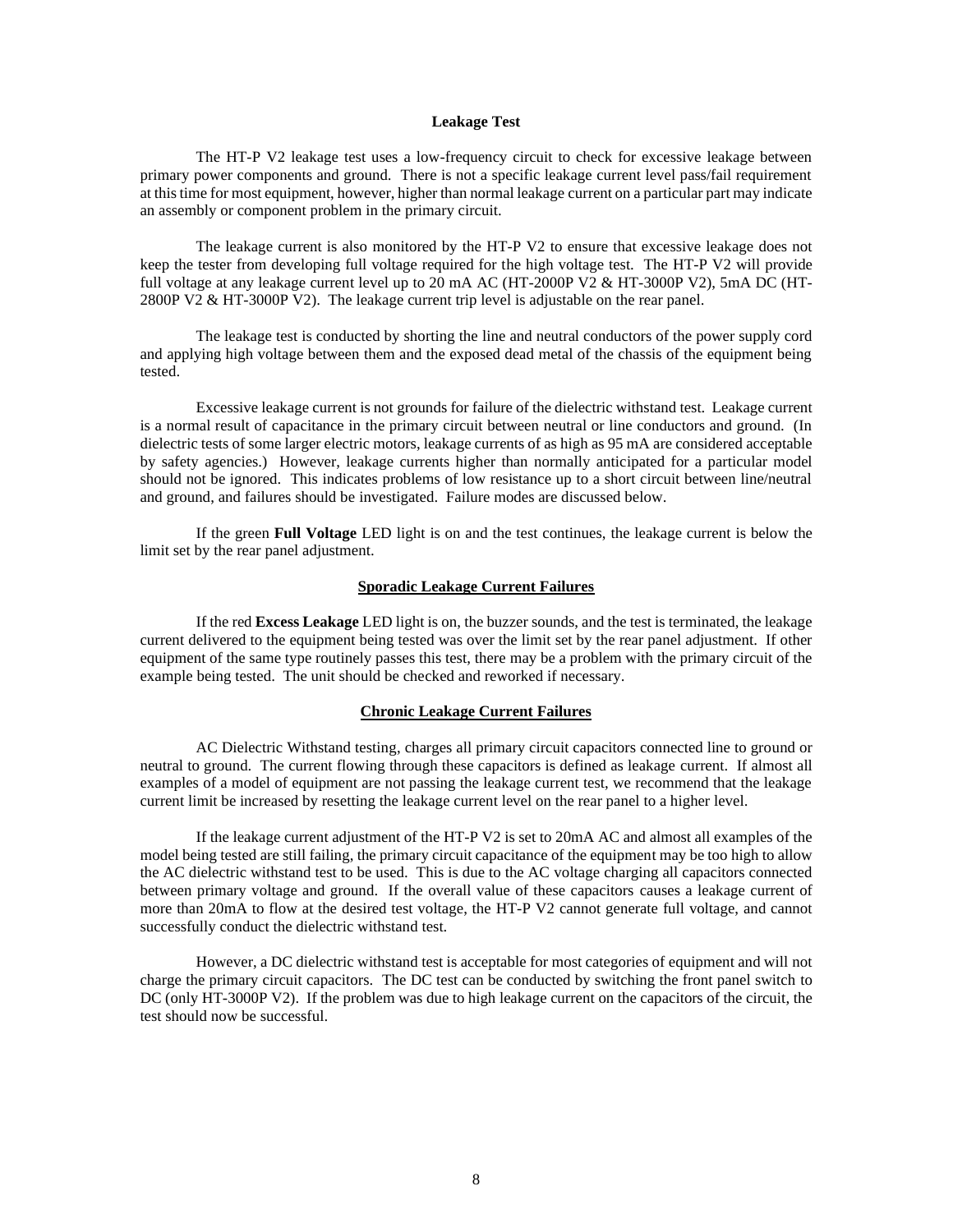#### **High Voltage Dielectric Withstand Test**

This test checks for insulation system breakdowns between the primary and ground circuits. The HT-P V2 uses a separate high-frequency transformer circuit to detect arc breakdowns.

The dielectric withstand test is conducted by shorting the line and neutral conductors of the power supply cord and applying high voltage between them and the exposed dead metal of the chassis of the equipment being tested. The duration of the test is controlled by the test time control on the back panel. The test time is counted from the time the **Full Voltage** LED is lit to the completion of the test.

If the green **Hipot Pass** LED light is on, the test cycle has been successfully completed. The equipment under test is in accordance with the preset test parameters. The HT-P V2 is ready to test the next piece of equipment.

#### **High Voltage Dielectric Withstand Test Failures**

If the red **Hipot Fail** LED light is on, a problem has been found with the insulation between primary and ground. The equipment under test should be examined, reworked, and successfully tested before being shipped.

#### **High Voltage Discharge**

The HT-P V2 is designed to discharge the high voltage after completion of the dielectric withstand test. The equipment being tested should remain connected to the HT-P V2 until the voltage has discharged to a safe level to protect the operator and to ensure that there is no energy stored in the tested equipment.

#### **Testing Equipment with non-Standard Plugs or Pigtail Operation**

The front panel of the HT-P V2 is provided with a NEMA Type 5-15R receptacle, suitable for testing cord-equipped single-phase products designed for use on a 15A branch circuit in North America. For other types of products, a different receptacle type or pigtail leads may be required. Various adapters and pigtail leads are available from Compliance West USA, or you can make your own, just make sure for the correct configuration see the description of the outputs in the connections section. If tests of this type are contemplated, call us for information.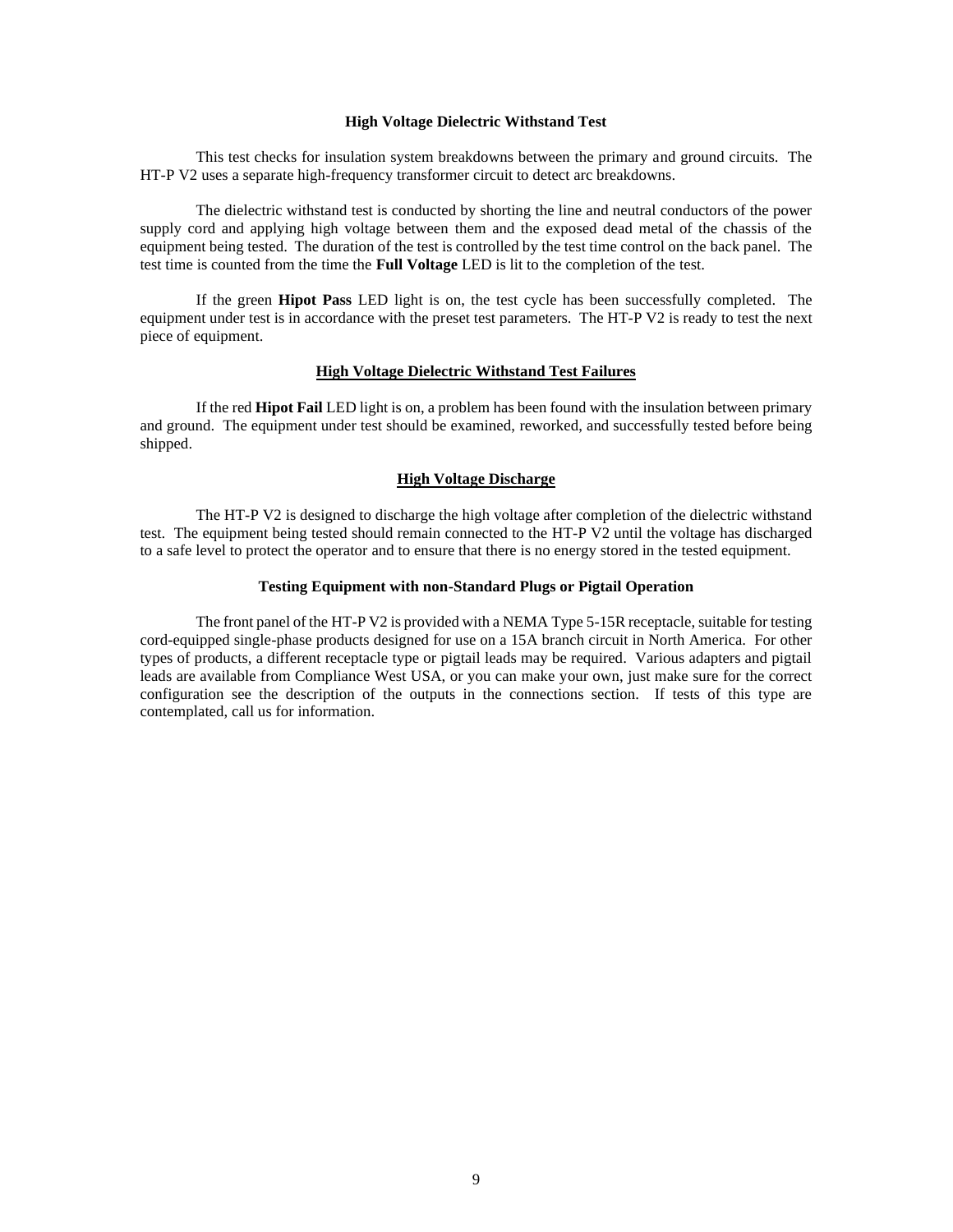# **Section 2**

### **Specifications and Controls**

#### **Introduction**

This manual contains complete operating, maintenance, and calibration instructions for the models HT-2000P V2, HT-2800P V2, HT-3000P V2 Dielectric Withstand Testers, please see [Table 1](#page-10-0) for specifications.

The instrument is a bench-type Dielectric Withstand Tester with AC and/or DC Output, designed for production line testing. The HT-P V2 features automatic one button operation, with numerous safety features designed to protect the operator:

The Return Lead is directly connected to ground potential for operator safety. Test can be immediately terminated at any time by pressing the **RESET** button. Before the test can commence, the unit must be armed by pressing the **RESET** Button. The test will not begin until the **TEST** button is pushed.

If a failure is encountered, the high voltage is immediately shut down, a buzzer sounds, and any voltage stored in the equipment being tested is bled off by a resistor bank in the HT-P V2 unit. The voltage discharge progress is shown by the front panel meter. Failure modes are shown by the front panel LED's for quick troubleshooting.

#### **Convenience and testing features include:**

- a. Test results are determined quickly, without operator intervention.
- b. Operator instructions are printed on the rear panel for quick reference.
- c. The HT-P V2 allows custom setups for Voltage, Ramp time, Test time and Leakage limit.
- d.The Ground Continuity test can be defeated by a switch on the rear panel for testing of products using a two-wire power supply cord.
- e. DC Voltage is discharged by a resistor bank within the HT-3000P V2 or HT-2800P V2 upon test completion. Discharge progress is shown on the front panel meter.
- f. The HT-P V2 meets all safety agency criteria for automatic production line Dielectric Withstand Testers.
- g. Your Tester is warranted for a period of one year upon shipment of the instrument to the original purchaser.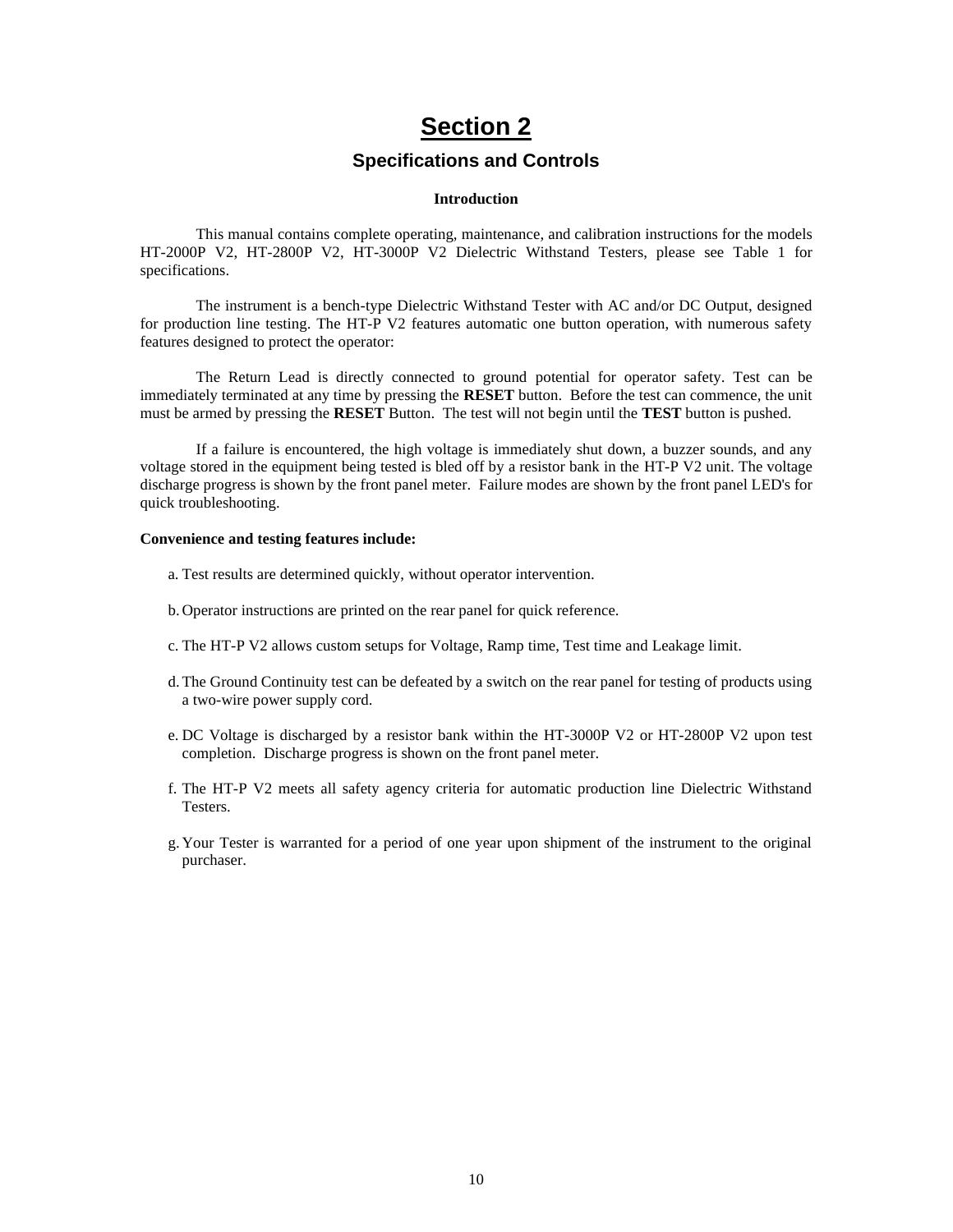## **Table 1. HT-P V2 Specifications**

<span id="page-10-0"></span>

| <b>ELECTRICAL</b>                          | 0 - 2000 Volts AC HT-2000P V2, HT-3000P V2                          |
|--------------------------------------------|---------------------------------------------------------------------|
| Voltage Output                             | 0 - 2800 Volts DC HT-2800P V2, HT-3000P V2                          |
|                                            | Pigtail and Receptacle adapters available for most                  |
|                                            | configurations. Contact Compliance West for more                    |
|                                            | information.                                                        |
| Leakage Current                            | 1 - 20mA AC HT-2000P V2, HT-3000P V2                                |
|                                            | 1 - 5mA DC HT-2800P V2, HT-3000P V2                                 |
| Pass/Fail Criteria:                        |                                                                     |
| Ground Continuity:                         | Pass/Fail Point: $3\Omega \pm 5\%$                                  |
| Leakage Current:                           | Pass/Fail point user adjustable.                                    |
| Dielectric Breakdown:                      | Separate high frequency detection circuit for breakdown             |
|                                            | spike detection                                                     |
| Test Time:                                 | User adjustable 1-60 sec.                                           |
| Voltage Ramp-up Time:                      | User adjustable 1-5 sec.                                            |
| Discharge Time                             | $<$ 7 ms for AC                                                     |
|                                            | $< 1.3$ s for DC                                                    |
| Meter accuracy                             | $\pm$ 2% from 500V to maximum limit voltage                         |
| Duty cycle                                 | 100%                                                                |
| Test adjustments                           | Rear Panel:<br>Ramp Time                                            |
|                                            | Test Time                                                           |
|                                            | Leakage Limit                                                       |
|                                            | Voltage Adjust                                                      |
|                                            | <b>Ground Continuity Defeat Switch</b>                              |
|                                            | Tamper proof operation available by removing                        |
|                                            | adjustment shafts.                                                  |
| <b>ENVIRONMENTAL</b>                       |                                                                     |
| <b>Operating Temperature</b>               | $15-40$ °C                                                          |
| <b>Relative Humidity Range</b><br>Altitude | 0-90% non-condensing                                                |
|                                            | $0-3000$ meters<br>Pollution Degree II (indoors, office/laboratory) |
| <b>GENERAL</b>                             |                                                                     |
| Input Voltage, Current                     | 120V ±10%, Overvoltage Category 2, 0.5A                             |
| Fuse rating                                | 1A 250V "T" (Time Delay)                                            |
| Weight                                     | 11 lbs aprox.                                                       |
|                                            |                                                                     |
| <b>SAFETY AGENCY TOPICS</b>                |                                                                     |
| <b>Transformer Output</b>                  | < 500VA                                                             |
| Visual Indication of Voltage Output        | Provided by front panel meter, directly connected to high           |
|                                            | voltage output                                                      |
| <b>Failure Indication</b>                  | Audible, provided by internal buzzer                                |
|                                            | Visual, provided by red LEDs on front panel                         |
|                                            | Test automatically terminated on failure                            |
| <b>Ground Continuity Test</b>              | May be defeated for testing of products with two wire               |
|                                            | power supply cords.                                                 |
| Leakage Test                               | Provided; 5mA AC/2mA DC factory set pass/fail point,                |
|                                            | user adjustable.                                                    |
| <b>Operation Instructions</b>              | Provided on rear panel.                                             |
|                                            |                                                                     |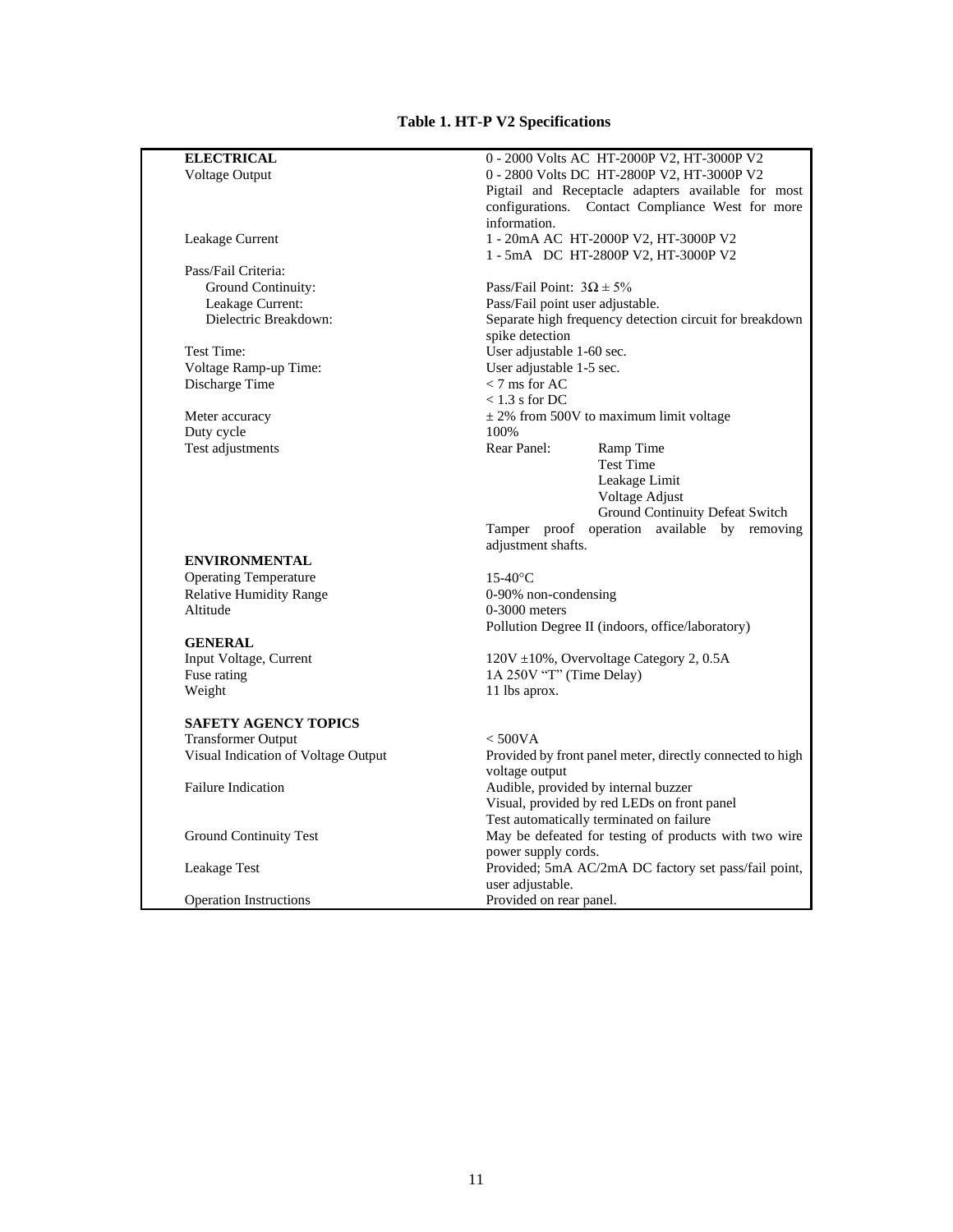#### **Front Panel Features**

Before using the HT-P V2 tester, take a few minutes to become familiar with the use of its controls, indicators, and connectors. The front panel features of the HT-P V2 are shown i[n Figure 1](#page-11-0) and **Error! Reference source not found.** then described in [Table 2.](#page-12-0)



<span id="page-11-0"></span>**Figure 1. Front Panel Controls, Indicators and Connectors for HT-2000P V2, HT-2800P V2 and HT-3000P V2.**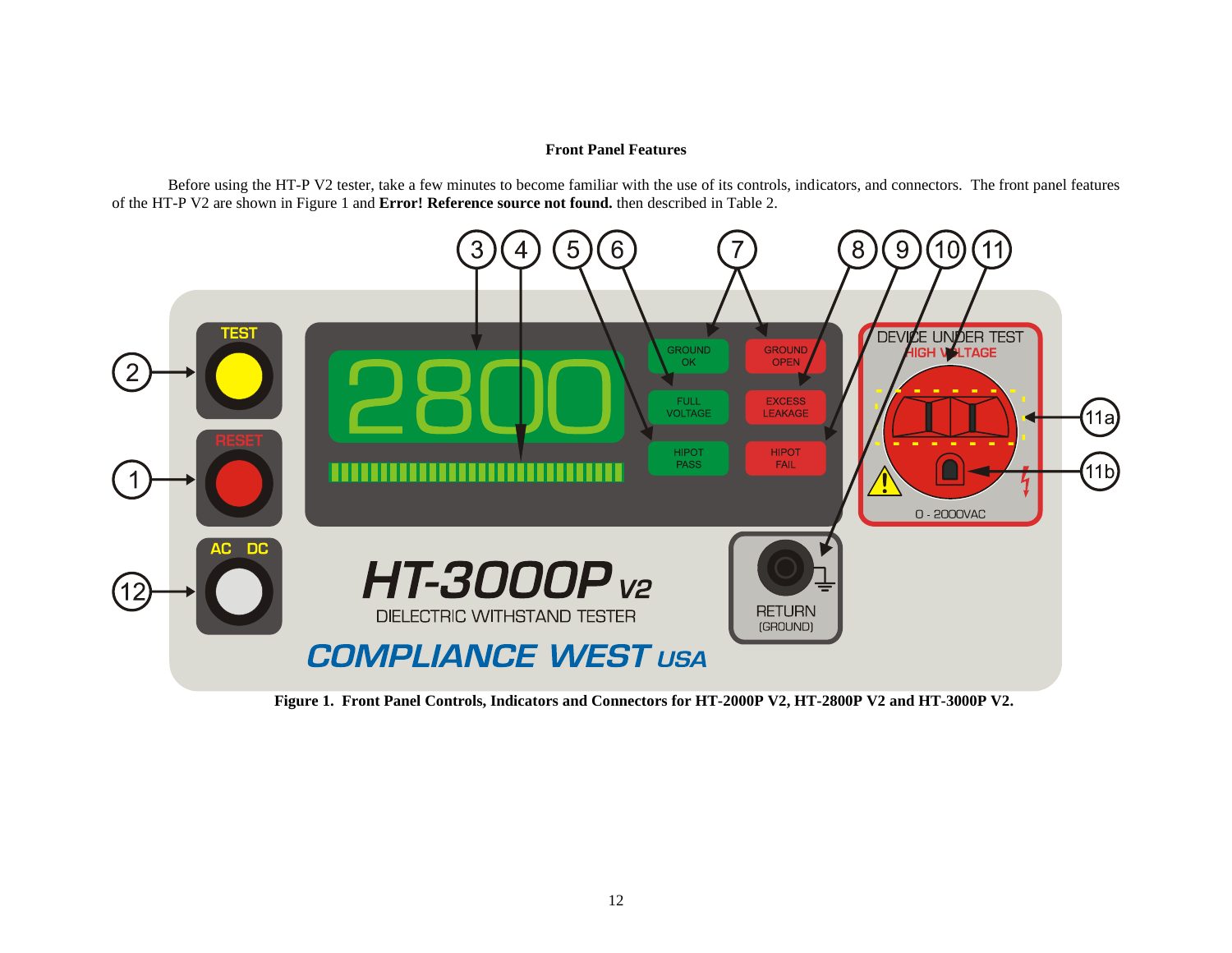<span id="page-12-0"></span>

| <b>ITEM</b>     | <b>NAME</b>                         | 1 aprè 2, 1 i vill i anci Controls, murators and Connectors<br><b>FUNCTION</b>                                                     |
|-----------------|-------------------------------------|------------------------------------------------------------------------------------------------------------------------------------|
|                 | <b>RESET Button / Red Indicator</b> |                                                                                                                                    |
|                 |                                     | When lit, indicates that the HT-P V2 tester is unarmed. This button must be pushed before the TEST button is functional.           |
|                 |                                     | When the RESET button is pressed, the red RESET indicator goes out and the yellow TEST indicator is lit. PRESSING                  |
|                 |                                     | THE RESET BUTTON AT ANY TIME STOPS THE TEST.                                                                                       |
| 2               | TEST Button / Yellow Indicator      | When lit, indicates that the HT-P V2 tester is ready to test the connected equipment. The yellow TEST indicator goes out           |
|                 |                                     | when the <b>TEST</b> button is pressed.                                                                                            |
| 3               | Voltage Meter                       | Provides visual indication to the operator of the actual output voltage of the HT-P V2 tester. Used to set the test voltage level  |
|                 |                                     | during the setup procedure.                                                                                                        |
| $\overline{4}$  | Ramp Bar Graph LED's                | Individual LED's light in sequence from left to right as the test voltage ramps from zero to full voltage. LED's turn off (ramp    |
|                 |                                     | back down) at end of test.                                                                                                         |
| 5               | <b>Hipot Pass LED</b>               | At the end of the preset high voltage duration time, if no failures are encountered, the green light will light, and the test will |
|                 |                                     | terminate.                                                                                                                         |
| 6               | <b>Full Voltage LED</b>             | If full voltage is successfully reached, the Full Voltage LED will light, and the high voltage duration timer starts.              |
| $\tau$          | Ground OK / Ground Open LED's       | Indicates result of Ground Continuity test between grounding pin of the line cord and exposed metal parts of the equipment         |
|                 |                                     | under test. If the ground path resistance it is higher than the Pass/Fail value, or if the leads are not properly connected, the   |
|                 |                                     | red Ground Open LED will light, the internal buzzer will sound, and the test will be terminated. If the ground circuit             |
|                 |                                     | resistance is acceptable, the green continuity LED will light, and the test will continue. If the Ground Check switch is defeated  |
|                 |                                     | by the operator, both LED's will be lit for the duration of the test.                                                              |
| 8               | <b>Excess Leakage LED</b>           | Indicates failure of leakage current test. If leakage current between the primary circuit and ground is higher than the preset     |
|                 |                                     | value, the red LED will light, the internal buzzer will sound, and the test will be terminated.                                    |
| 9               | <b>Hipot Fail LED</b>               | Indicates failure of high voltage test. If arcing or a flashover of the insulation system between primary parts and ground is      |
|                 |                                     | encountered, the red breakdown LED will light, the internal buzzer will sound, and the test will be terminated.                    |
| 10              | Return Lead Receptacle              | Grounded banana plug receptacle. The 18 AWG Test Return Lead provided is connected here.                                           |
| 11              | High Voltage Device Receptacle      | NEMA 5-15R orange receptacle. For connection of the equipment under test. See items 11a and 11b for slots description.             |
| 11a             | High Voltage Output                 | On the NEMA plug, the two top vertical slots are tie together, the high voltage to perform the Dielectric Withstand test comes     |
|                 |                                     | true these two slots.                                                                                                              |
| 11 <sub>b</sub> | Continuity Measurement<br>Ground    | On the NEMA plug, the bottom round slot is the ground continuity measured point. Ground continuity test circuit is measured        |
|                 | Point                               | from this slot (Item 11b) to the Return Lead Receptacle (Item 10).                                                                 |
| 12              | <b>AC/DC Switch</b>                 | Selects AC or DC output. Changing switch setting does not change output until the next time the Reset button is pushed. This       |
|                 |                                     | option is only available on HT-3000P V2                                                                                            |

#### **Table 2. Front Panel Controls, Indicators and Connectors.**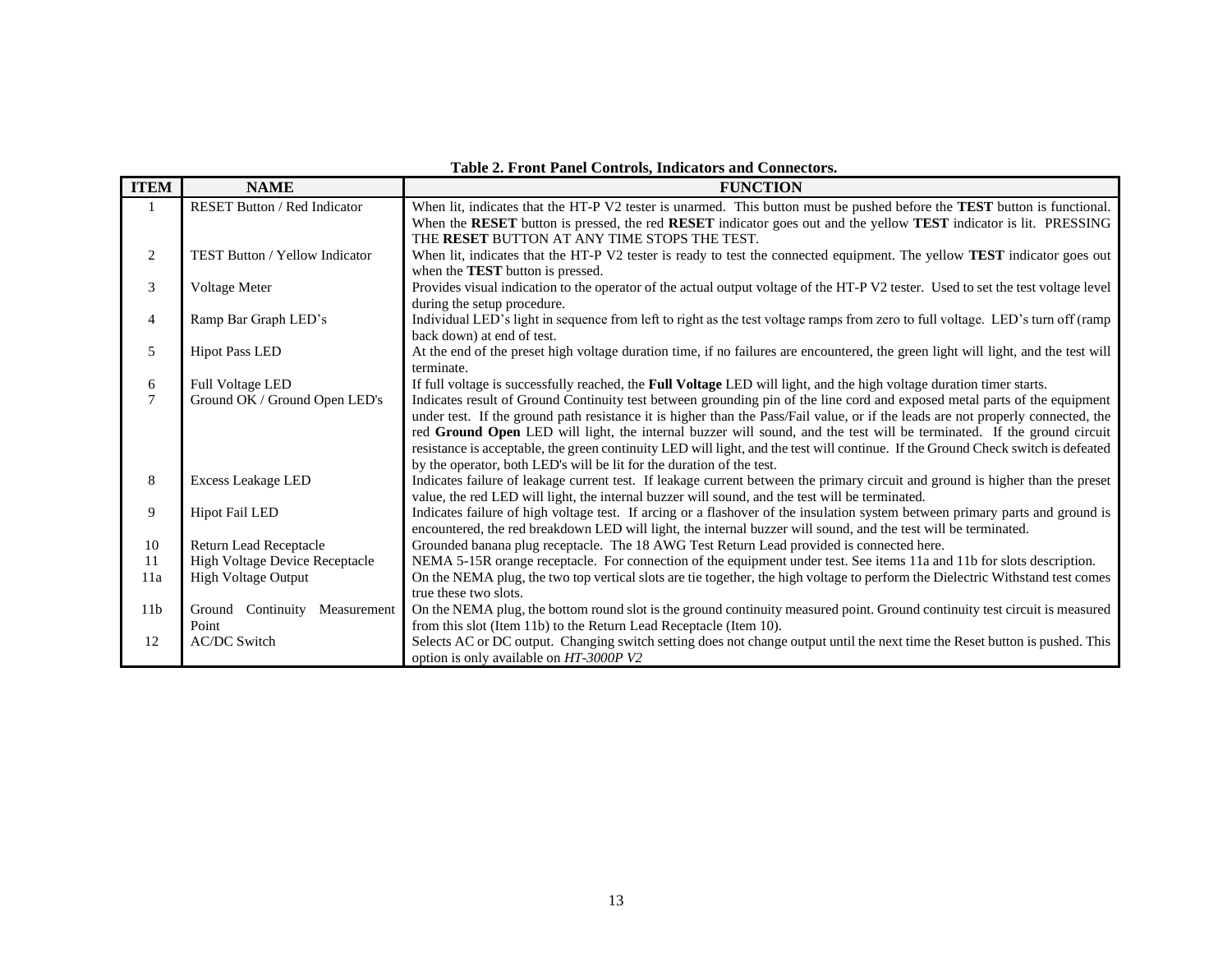#### **Rear Panel Features**

Before using the HT-P V2 tester, take a few minutes to become familiar with the use of its controls, indicators, and connectors. The rear panel features of the HT-P V2 are shown i[n Figure 2](#page-13-0) and described in **[Table 3](#page-14-0)**.



<span id="page-13-0"></span>**Figure 2. Rear Panel Controls, Indicators and Connectors**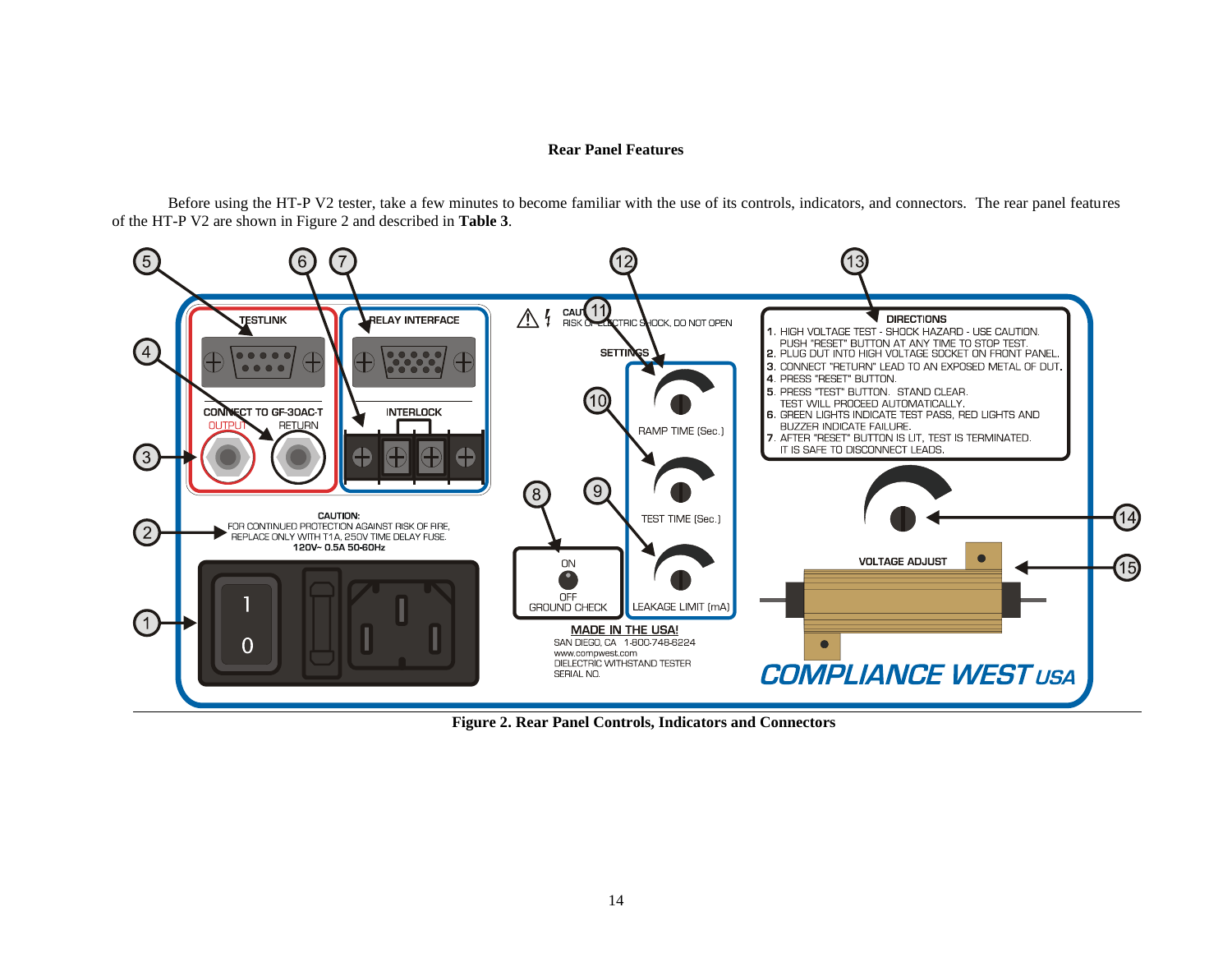<span id="page-14-0"></span>

| <b>ITEM</b> | abic or I and Controls, marcators and Connectors<br><b>FUNCTION</b><br><b>NAME</b> |                                                                                                                         |
|-------------|------------------------------------------------------------------------------------|-------------------------------------------------------------------------------------------------------------------------|
|             |                                                                                    |                                                                                                                         |
|             | Appliance Inlet / Fuse Holder / Power Switch                                       | Use supplied cord set to connect tester to appropriate source of supply. Replace line fuse. Turn Tester ON/OFF.         |
|             |                                                                                    | Power switch must be accessible during operation                                                                        |
| 2           | Fuse replacement warning / Rating of supply                                        | Specifies replacement fuse and required supply voltage.                                                                 |
| 3           | <b>Testlink OUTPUT Receptacle</b>                                                  | The Output Testlink Cableset lead is connected here. The cableset is included when you get Testlink option.             |
|             | <b>Testlink RETURN Receptacle</b>                                                  | The Return Testlink Cableset lead is connected here. The cableset is included when you get Testlink option.             |
| 5           | Testlink                                                                           | Allows connection with GF-30AC-T for Ground Bond Test. A cableset is included when you get this option.                 |
| 6           | Interlock                                                                          | This is a safety feature, when in short-circuited the HT works regular, when open stops immediately its function.       |
|             | Relay Interface                                                                    | Relay Interface/PLC Interface. Test signals through relay contacts/coils (Optional).                                    |
| 8           | Ground Check Switch                                                                | Enables or disables the Ground Continuity test.                                                                         |
|             |                                                                                    | Turn ON for use with three-wire (grounded) power supply cords.                                                          |
|             |                                                                                    | Turn OFF for use with two-wire power supply cords.                                                                      |
|             |                                                                                    | (When ON, conducts Ground Continuity test between the chassis and the grounding pin of the line cord of the             |
|             |                                                                                    | equipment being tested. When OFF, Ground Continuity test is bypassed for testing of double-insulated equipment and      |
|             |                                                                                    | other types of equipment without a grounding pin in the line cord.)                                                     |
| 9           | Leakage Limit Adjustment                                                           | Used to adjust the trip level for the excessive leakage current test. See "Leakage Current Level" on Adjustment section |
|             |                                                                                    | for more information.                                                                                                   |
| 10          | <b>Test Time Adjustment</b>                                                        | Used to adjust high voltage test duration. See "Adjustment of the High Voltage Test Duration" section for this          |
|             |                                                                                    | procedure.                                                                                                              |
| 11          | Ramp Time Adjustment                                                               | Used to adjust the amount of time used to increase the high voltage from zero volts to the required level. See "High    |
|             |                                                                                    | Voltage Ramp Time" on Adjustment section for correct procedure.                                                         |
| 12          | Directions                                                                         | Provides directions for tester operation to test personnel.                                                             |
| 13          | Voltage Adjust                                                                     | Used to adjust the High Voltage output. See "High Voltage Level" on the Adjustment section for correct procedure.       |
| 14          | Calibration resistor                                                               | This resistor (optional) may be used to verify the leakage current.                                                     |

#### **Table 3. Panel Controls, Indicators and Connectors.**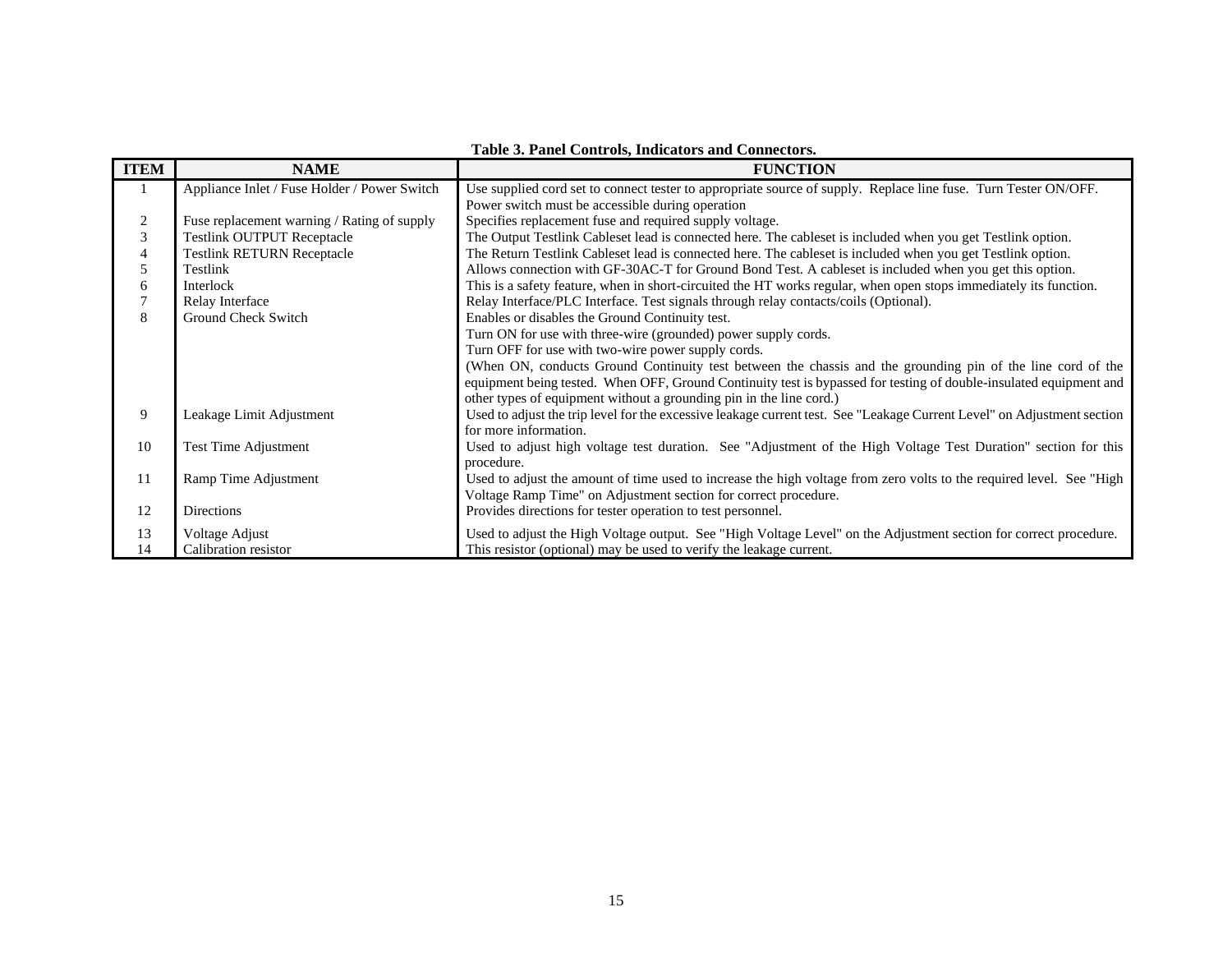#### **Options**

#### **Isolation Relay Interface (PN:00-RI)**

The Isolation Relay Interface option is a Female DB-15 connector located on the rear panel of the tester. The Isolation Relay Interface option allows the user to manipulate the machine thru the DB-15 connector using a PLC or any other control system that can supply 5V, 12, or 24V depending on the user specification when purchasing the tester.

| <b>Signal</b>       | <b>Pin Number</b> | Type   |
|---------------------|-------------------|--------|
| <b>Start</b>        |                   | Input  |
| Reset               | 2                 | Input  |
| COM <sub>1</sub>    | 3                 | Common |
| Ground OK           | 5                 | Output |
| <b>Ground Fail</b>  | 6                 | Output |
| <b>Full Voltage</b> |                   | Output |
| Excess Leakage      | 8                 | Output |
| <b>Hipot Pass</b>   | 9                 | Output |
| <b>Hipot Fail</b>   | 10                | Output |
| Any Failure         | 11                | Output |
| COM2                | 12                | Common |

The Pin configuration for the Relay Interface is describe in Table 4.

**Table 4. Relay Interface Pin Configuration**

#### **Interlock (PN:00-XI)**

The Safety Interlock options is a 2-pin terminal block located on the rear panel of the tester. The Safety Interlock has 2 different states: OPEN and CLOSE (SHORT)

#### OPEN.

When the Safety Interlock is open the TEST and RESET buttons will be disable and the tester will not be able to run a test.

#### CLOSE (SHORT)

When the Safety Interlock is short the Tester is able to operate and run a test. If the state of the interlock change to open the tester will not be able to run a test again until the state changes back to close.



**Figure 4. Relay Interface and Interlock connectors**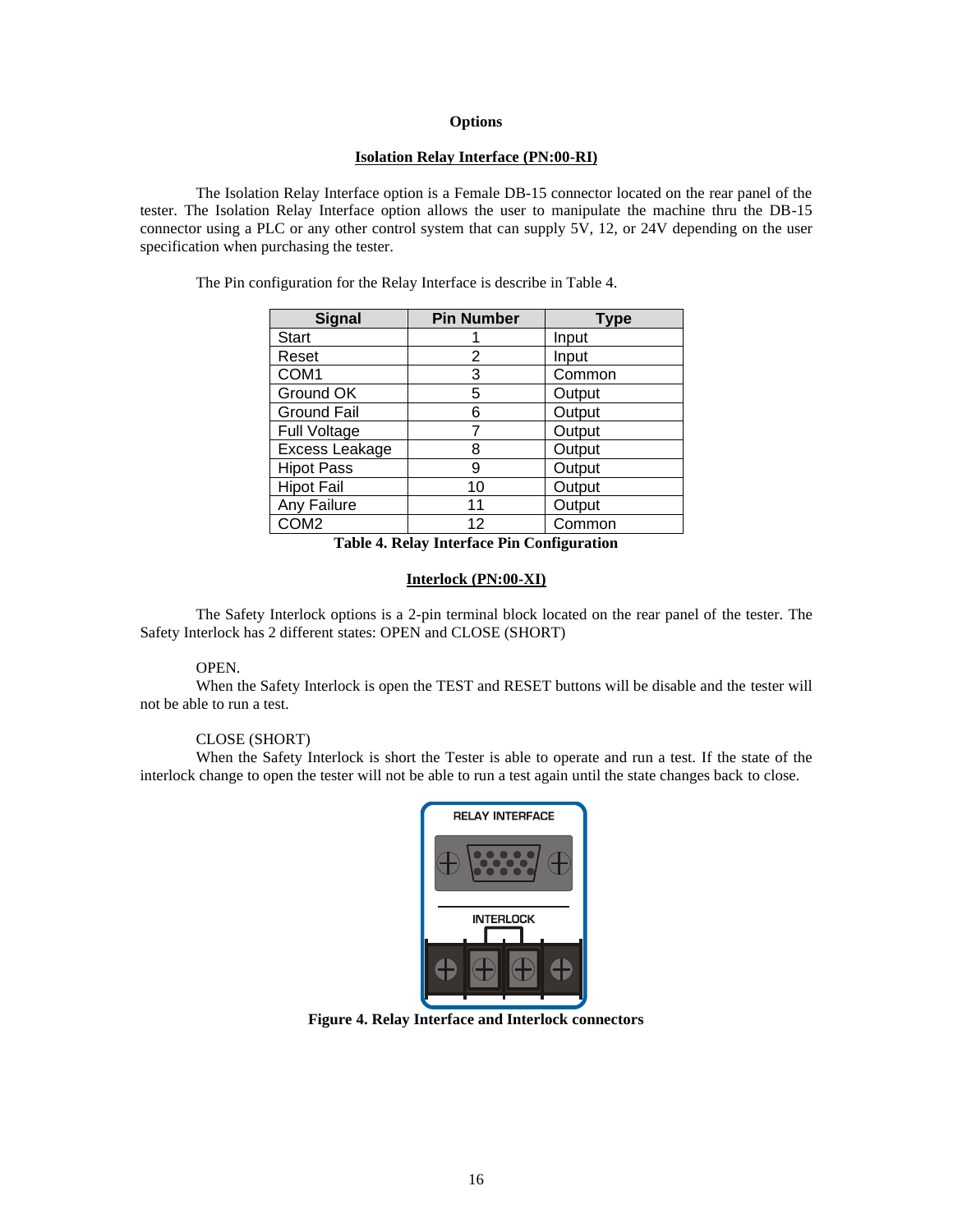# **Section 3**

## **Operating Instructions**

#### **Setting up your Tester**

The HT-P V2 tester is shipped in a special protective container that should prevent damage to the instrument during shipping. Check the shipping order against the contents of the container and report any damage or incomplete shipment to Compliance West USA. The container should include the following, pictures are showed in [Table :](#page-16-0)

- HT-P V2 Dielectric Withstand Tester
- 18 AWG Line Power Cord. Use only a power cord suitable in the jurisdiction where the equipment is operated, and only if its ratings meet or exceed the ratings of the equipment.
- Ground Continuity Connector Tip or another 18 AWG GL Test Lead.
- 18 AWG GL Test Lead (Alligator Clip/Banana Plug ends, black)
- <span id="page-16-0"></span>Instruction Manual

#### **Table 5. Shipment Cables & Connectors**



Only accessories which meet the manufacturer's specifications shall be used.

Connect this equipment to grounded outlet only. The integrity of the test system grounding is dependent on building ground.

If reshipment of the instrument is necessary, please use the original shipping container. If the original shipping container is not available, be sure that adequate protection is provided to prevent damage during shipment. We recommend that the instrument be surrounded by at least three inches of shockabsorbing material on all sides of the container.

Remove the tester from its container and place it on a test bench.

#### **AC Line Voltage Requirements**

AC line voltage requirements for your tester are noted on the rear panel of the instrument. Do not connect the instrument to a different voltage source, use the power cord and make sure you have a ground connection in your building before you start testing.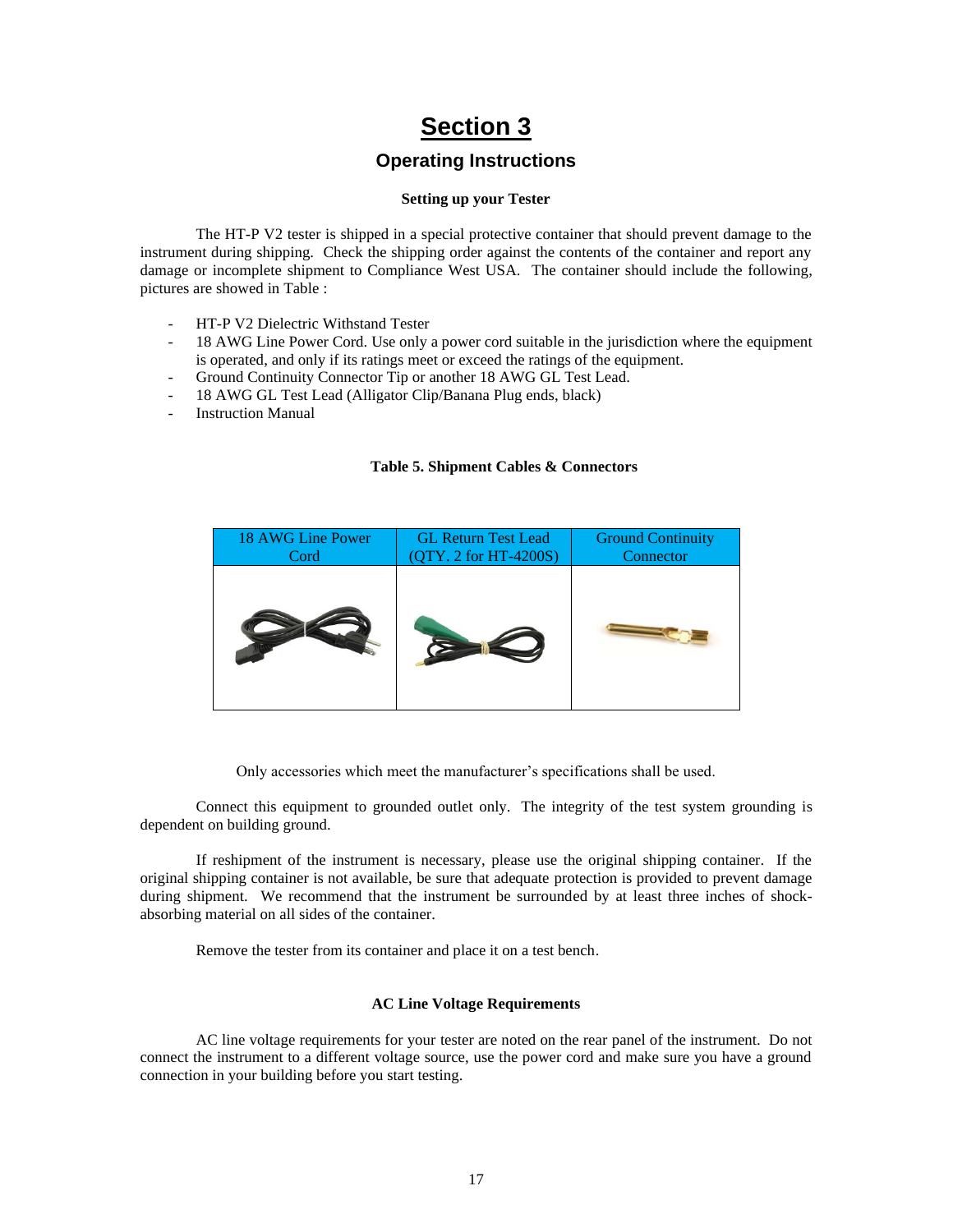#### **Fuse Replacement**

There is a user-replaceable fuse (F1) located on the rear panel of the instrument. It is located behind a door in the Inlet-Power Switch-Fuse Holder device. The fuse rating is noted on the rear panel. Do not attempt to replace it with a fuse of any other rating.

Use the following procedure to replace the fuse F1:

- 1. Turn the power switch to the O or OFF position.
- 2. Unplug the instrument from the source of supply.
- 3. Remove the power inlet cord from the instrument.
- 4. Using a small screwdriver, pry open the fuse holder door.
- 5. Replace the fuse with a new one of the correct rating.
- 6. Replace the fuse holder door and power inlet cord.

#### **Initial Checkout Procedure**

The following procedure will verify that the HT-P V2 is working correctly. We recommend that this procedure be conducted periodically to ensure proper operation of the tester. (A Compliance West HTT-1 or HTT-1R function tester may also be used to verify the HT-P V2 is working correctly).

The following items are needed to conduct this procedure:

- An 18 AWG GL test lead (Alligator Clip/Banana Plug ends, black).

- A piece of none insulated jumper wire (Not supplied)

#### **CAUTION**

High voltage (up to 2000 Volts AC and 2800 Volts DC or up to 3000 Volts AC generated by the HT-P V2 is exposed during this test. A risk of shock exists. Exercise care when using the HT-P V2.

#### **High Voltage Performance Test**

- 1. Disconnect all leads of the HT-P V2 front panel.
- 2. Turn the **Ground Check** switch on the rear panel to the Off position.
- 3. Push the red **RESET** button. Verify the yellow **TEST** indicator is lit.
- 4. Push the yellow **TEST** button.
- 5. The Tester should conduct a test sequence. Confirm on the front meter that the HT-P V2 can reach the High voltage. At the end of the test, the **Ground OK**, **Ground Open**, **Full Voltage**, **Hipot Pass**, and red **RESET** LED's should be lit.

#### **Ground Continuity Performance Test**

- 1. Disconnect all leads of the HT-P V2 front panel.
- 2. Turn the **Ground Check** switch on the rear panel to the ON position.
- 3. Push the red **RESET** button, then the yellow **TEST** button.
- 4. The tester should sound the buzzer. The red **Ground Open** and red **RESET** LED's should be lit.
- 5. Connect the supplied Ground Continuity Connector Tip into the bottom round slot of the orange receptacle located on the front panel.
- 6. Plug the supplied 18 AWG GL Test Lead (Alligator Clip/Banana Plug ends, black) into the **RETURN** receptacle on the front panel, then, connect the green alligator clip end to the Ground Continuity Connector Tip previously connected on step 5.
- 7. Push the red **RESET** button and then the yellow **TEST** button.
- 8. The tester should conduct a test sequence. At test termination, the **Ground OK**, **Full Voltage**, **Hipot Pass**, and Red **RESET** LED's should be lit.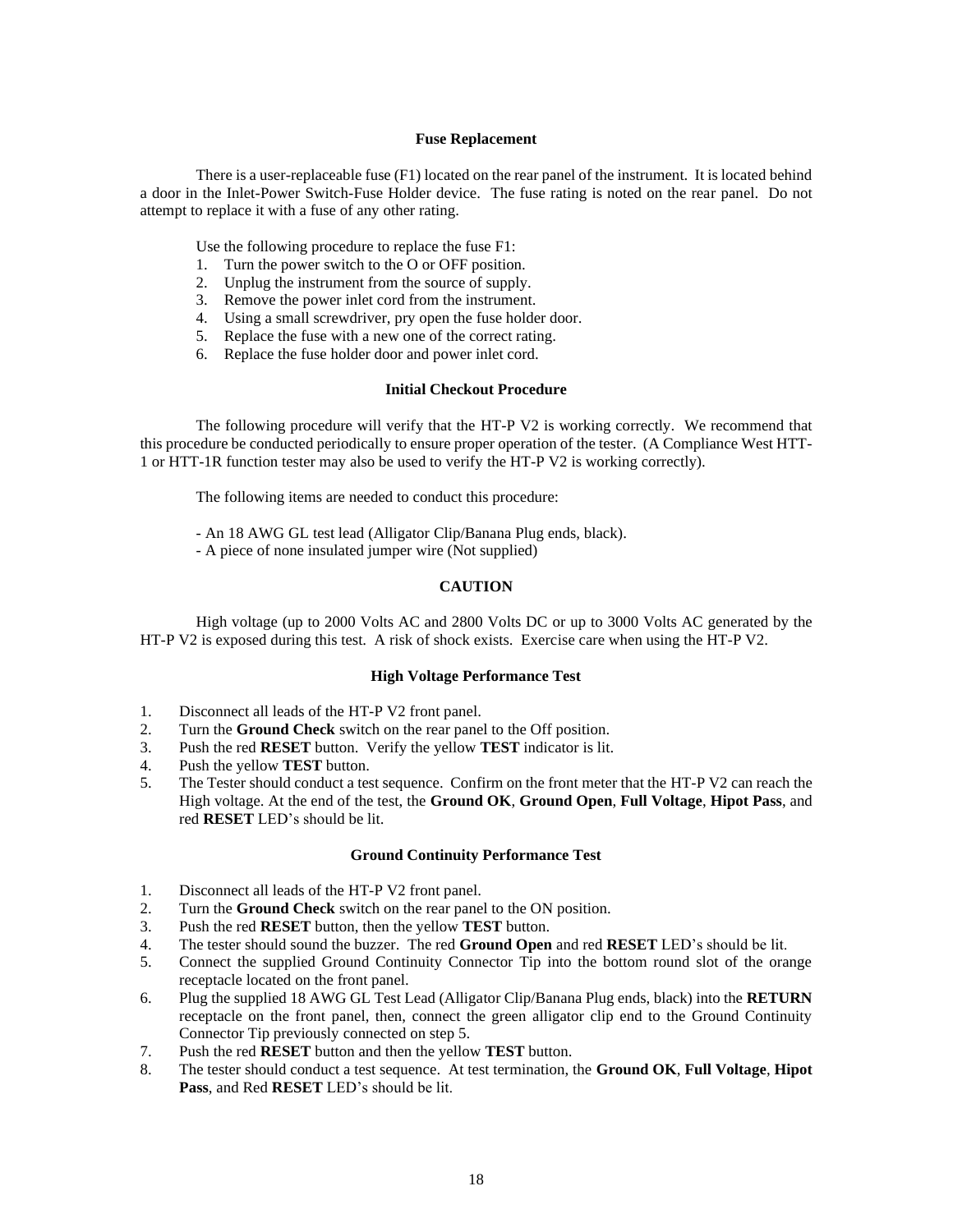#### **Excess Leakage Performance Test**

- 1. Disconnect all leads of the HT-P V2 front panel.
- 2. Turn the **Ground Check** switch on the rear panel to the Off position.
- 3. Plug the supplied 18 AWG GL Test Lead (Alligator Clip/Banana Plug ends, black) into the **RETURN** receptacle on the front panel, then, clamp with the green alligator clip the piece of none insulated jumper wire.
- 4. Connect one end of the hookup wire to the clip of the black lead and insert the other end into one of the vertical parallel slots in the **DEVICE** receptacle on the front panel. **Keep clear of the wire while the test is in progress**.
- 5. Push the red **RESET** button and then push the yellow **TEST** button.
- 6.The tester should conduct a test sequence, terminated with a buzzer. At test termination, the **Ground OK**, **Ground Open**, **Excess Leakage**, and red **RESET** LED's should be lit.

#### **Hipot Breakdown Performance Test**

Note: The following procedure tests the "Hipot Breakdown" circuit of the HT-P V2 unit and involves high voltage. The only exposed parts during this test are at ground potential. However, the voltage inside the High Voltage Device socket may be as much as 2000 volts AC or 2800 volts. **Proceed with caution**.

- 1. Disconnect all leads of the HT-P V2 front panel.
- 2. Turn the **Ground Check** switch on the rear panel to the Off position.
- 3. Plug the supplied 18 AWG GL Test Lead (Alligator Clip/Banana Plug ends, black) into the **RETURN** receptacle on the front panel, then connect a bent paper clip (not provided) to the green alligator clip on the end of the test lead.
- 4. Push the red **RESET** button, then the yellow **TEST** button. After the **Full Voltage** LED lights, and before the **Hipot Pass** LED has lit, insert the end of the paper clip into one of the vertical parallel slots in the High Voltage Device receptacle on the front panel. Keep fingers away from the alligator clip and the bare wire.



5.The test should immediately terminate with a buzzer. The **Ground OK**, **Ground Open**, **Full Voltage**, **Hipot Fail** and red **RESET** LED's should be lit.

Note: Depending on how the connection between the High Voltage Test Receptacle and the hookup wire is made, the **Excess Leakage** LED may light, and in some instances, the **Ground OK** LED may extinguish.

Passage of these tests indicates that the HT-P V2 tester is functioning properly and that it is safe to use. If the results of the performance test are not in accordance with the above, service is required. Remove the HT-P V2 tester from service and contact Compliance West USA, Inc. for servicing information.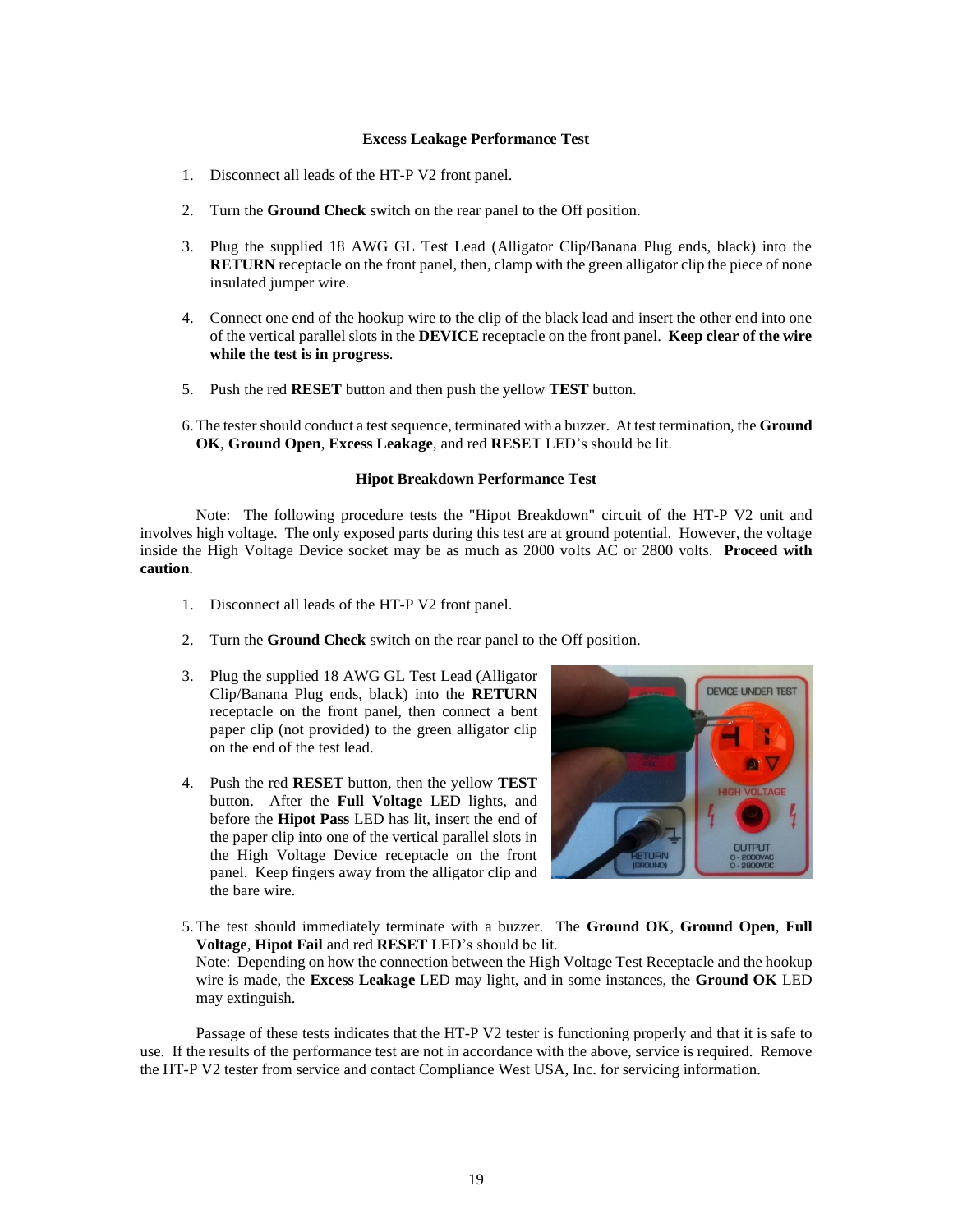#### **Setting up the HT-P V2 for Production Line Testing**

This section describes procedures for setting the Leakage current level, high voltage Ramp Time, high Voltage level, and high Voltage Test Time. The HT-P V2 is calibrated as shown below at the factory to be usable without adjustment in most applications. If the factory settings are acceptable, you may skip this section.

#### **Factory Settings**

The unit is configured as shown when shipped from Compliance West USA as it shown it in [Table](#page-19-0) 

<span id="page-19-0"></span>6:

| <b>Table 6. Factory Settings.</b> |                |  |  |  |
|-----------------------------------|----------------|--|--|--|
| HT-3000P V2, HT-2000P V2          |                |  |  |  |
| Voltage Type:                     | AC             |  |  |  |
| Leakage Current Level:            | 5 mA           |  |  |  |
| High Voltage Ramp Time:           | 1 second       |  |  |  |
| High Voltage Level:               | 1200 Volts     |  |  |  |
| High Voltage Test Time:           | 2 seconds      |  |  |  |
| <b>HT-2800P V2</b>                |                |  |  |  |
| Voltage Type:                     | DC             |  |  |  |
| Leakage Current Level:            | $2 \text{ mA}$ |  |  |  |
| High Voltage Ramp Time:           | 1 second       |  |  |  |
| High Voltage Level:               | 1700 Volts     |  |  |  |
| High Voltage Test Time:           | 2 seconds      |  |  |  |
|                                   |                |  |  |  |

Adjustments of the various settings are shown below.

#### CAUTION

High voltage is generated by the HT-P V2. Although the chassis of the equipment under test is grounded by the HT-P V2, a risk of shock exists. Exercise care when using the HT-P V2.

#### NOTE

These adjustment procedures set the use parameters of the HT-P V2. They do not take the place of the annual calibration required by the safety agencies.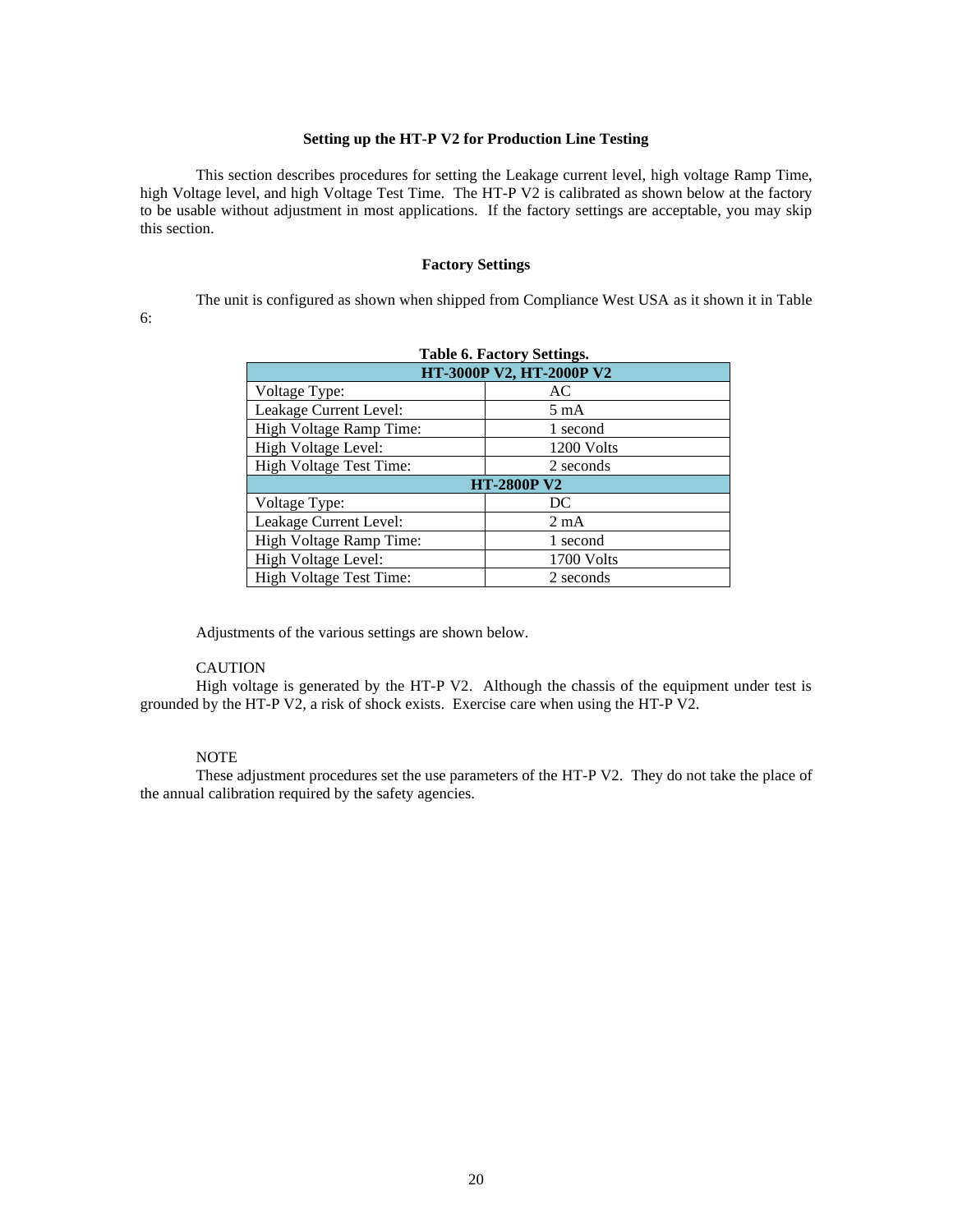#### **Display Setting Limits for Leakage and Time**

To view the Test Duration and Leakage limit, hold down the **RESET** button for 2 seconds, then, the meter will display "L" with the Leakage Limit value in mA. Hold down the **RESET** button again for 2 seconds and the meter will display "d" with the Test Duration set time in seconds. see [Figure 5](#page-20-0).



**Figure 5. HT-P V2 Test Settings** 

#### **High Voltage Level Adjustment**

<span id="page-20-0"></span>This procedure controls the high voltage level used in the dielectric withstand test. It is specified by safety agency personnel. Most safety agencies will allow a shorter test (usually 1 sec. vs. 1 min.) if the voltage is increased by 20%. The HT-P V2 is factory set for 1200 volts AC or 1700 DC, a voltage level used for the one second test for many types of equipment. Consult the safety agencies for the required voltage level for the type of equipment being tested. If a different voltage level is required, use this procedure to set it.

- a. Disconnect all leads of the HT-P V2 front panel.
- b. Turn the **Ground Check** switch on the rear panel to the Off position.
- c. Set the Test Time to at least 30 seconds, use the procedure **of the High Voltage Test Time**.
- d. Connect the HT-P V2 to a correctly rated source of supply and turn the power switch to the I or ON position. Push the **RESET** button. The yellow **TEST** indicator should light, indicating that the HT-P V2 is ready to test.
- e. Use the AC/DC button to select the type of output voltage (Only HT-3000P V2).
- f. After the **TEST** button is pressed, the voltage will ramp and hold. Using a driver set (or manually If it has a knob) the **Voltage Adjust** control on the rear panel to the desired voltage.
- g. If tamperproof operation is desired, we suggest placing a calibration-style label over the voltage adjust hole.
- h. Check the position of the **Ground Check** Switch and adjust the test time to the desired value using the procedure **of the High Voltage Test Time**.

#### **High Voltage Test Time Adjustment**

This procedure sets the length of time the HT-P V2 will conduct the high voltage test. The test time is specified by the safety agencies and is tied to the test voltage. Most safety agencies will allow a much shorter test (usually 1 second vs 1 minute) if the voltage is increased by 20%. The HT-P V2 is factory set for 2 seconds. Consult the safety agencies for the test time for the type of equipment being tested. If a different test time is required, use this procedure to set it.

Connect the HT-P V2 to a correctly rated source of supply and turn the power switch to the I or ON position. Push the **RESET** button. The yellow **TEST** indicator should light, indicating that the HT-P V2 is ready to test. On the rear panel turn the **Test Time** potentiometer, as soon as the potentiometer starts turning, the meter will display "d" and the value can be set in 1 second increments from 1 to 60 seconds.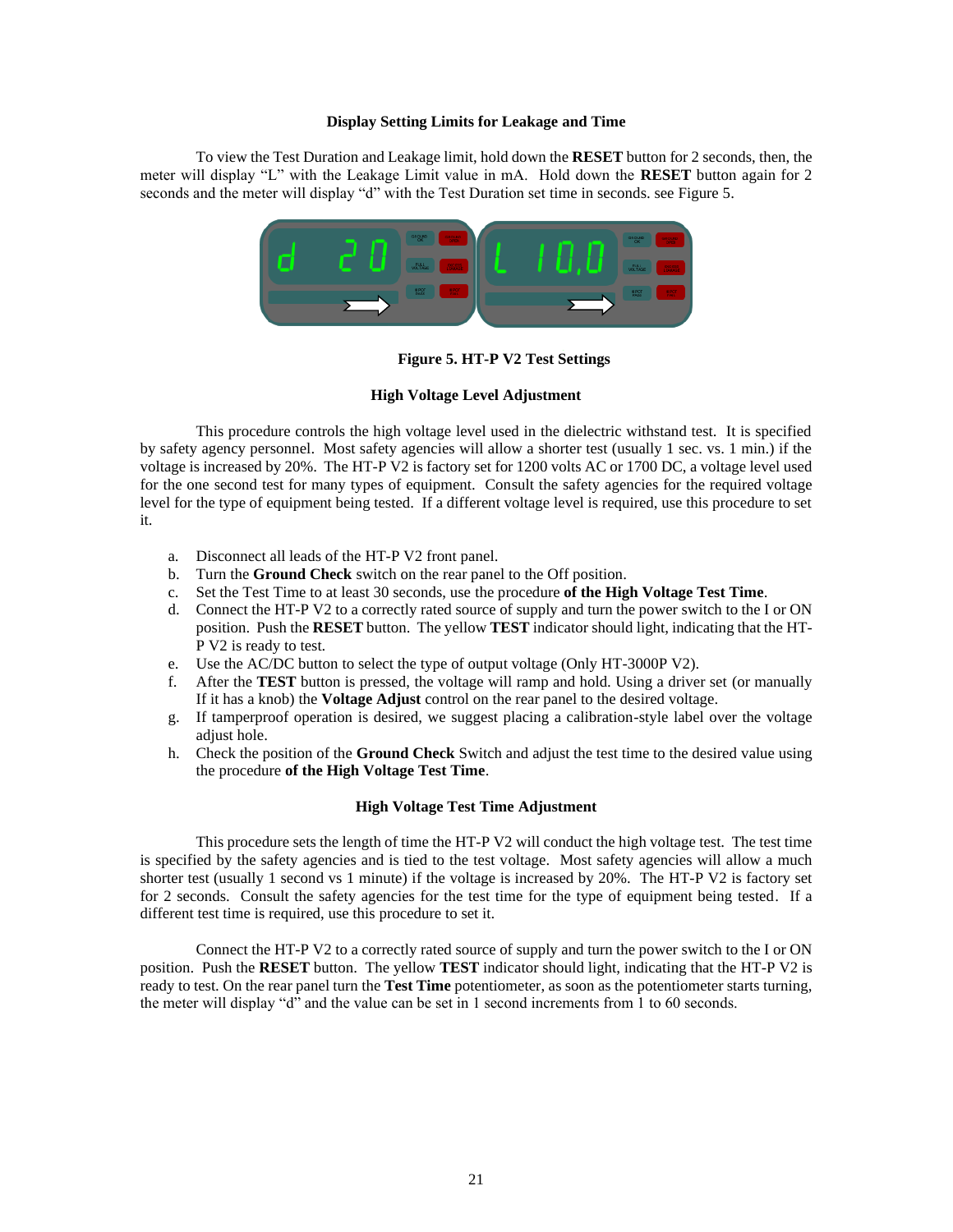#### **Leakage Current Level Adjustment**

To set the leakage limit follow the steps below:

- 1. Connect the HT-P V2 to a correctly rated source of supply and turn the power switch to the I or ON position. Push the **RESET** button. The yellow **TEST** indicator should light, indicating that the HT-P V2 is ready to test.
- 2. Use the AC/DC button to select the type of output voltage (Only HT-30000P V2).
- 3. On the rear panel turn the **Leakage Limit** potentiometer, as soon as the potentiometer starts turning, the meter will start blinking, and it will show "L" with the new excess leakage limit set in the scale of mA with increments 0.1 mA.

#### **High Voltage Ramp Time Adjustment**

- 1. This procedure controls the amount of time used to ramp the high voltage to the required level. The factory setting of two seconds is adequate for most situations. Use this procedure if adjustment to a different ramp time within the range of 1 to 5 seconds is required.
- 2. Turn the **Ground Check** switch on the rear panel to the Off position.
- 3. Connect the HT-P V2 to a correctly rated source of supply and turn the power switch to the I or ON position. Push the **RESET** button. The yellow **TEST** indicator should light, indicating that the HT-P V2 is ready to test.
- 4. Make sure there are no test leads connected to the HT-P V2. Push the **TEST** button.
- 5. When the **TEST** button is pressed, the voltage will ramp and hold. Adjust the **Ramp Time** control on the rear panel until the desired ramp time is reached. The test can be terminated at any time by pressing the **RESET** button.
- 6. Check the position of the **Ground Check** switch before testing.

#### **Setting the Ground Check Switch**

This switch controls whether the Ground Continuity Test is conducted between the chassis and the power supply cord grounding pin of the unit being tested. The safety agencies require that this test be conducted on all equipment using a three-wire power supply cord. For other types of equipment, such as some portable lamps and all double-insulated equipment, there are only two wires in the power supply cord and the ground continuity check is waived by the safety agencies.

If the power supply cord of the equipment being tested has only two pins, the **Ground Check** switch should be set to the Off position. When the **Ground Check** switch is turned Off, both the green **Ground OK** and red **Ground Open** LED's on the front panel are lit as a reminder to the operator that the ground continuity test is not being conducted.

If the power supply cord of the equipment being tested has three pins, the **Ground Check** switch should be set to the ON position.

When testing with the **Ground Check** switch Off, the operator must ensure that the **Return** lead is properly connected to exposed dead metal of the equipment being tested for safety and to ensure that the HT-P V2 properly reports all failures.

The small size of the **Ground Check** switch will allow a calibration-type adhesive label to be placed over it to allow for tamper-proof operation.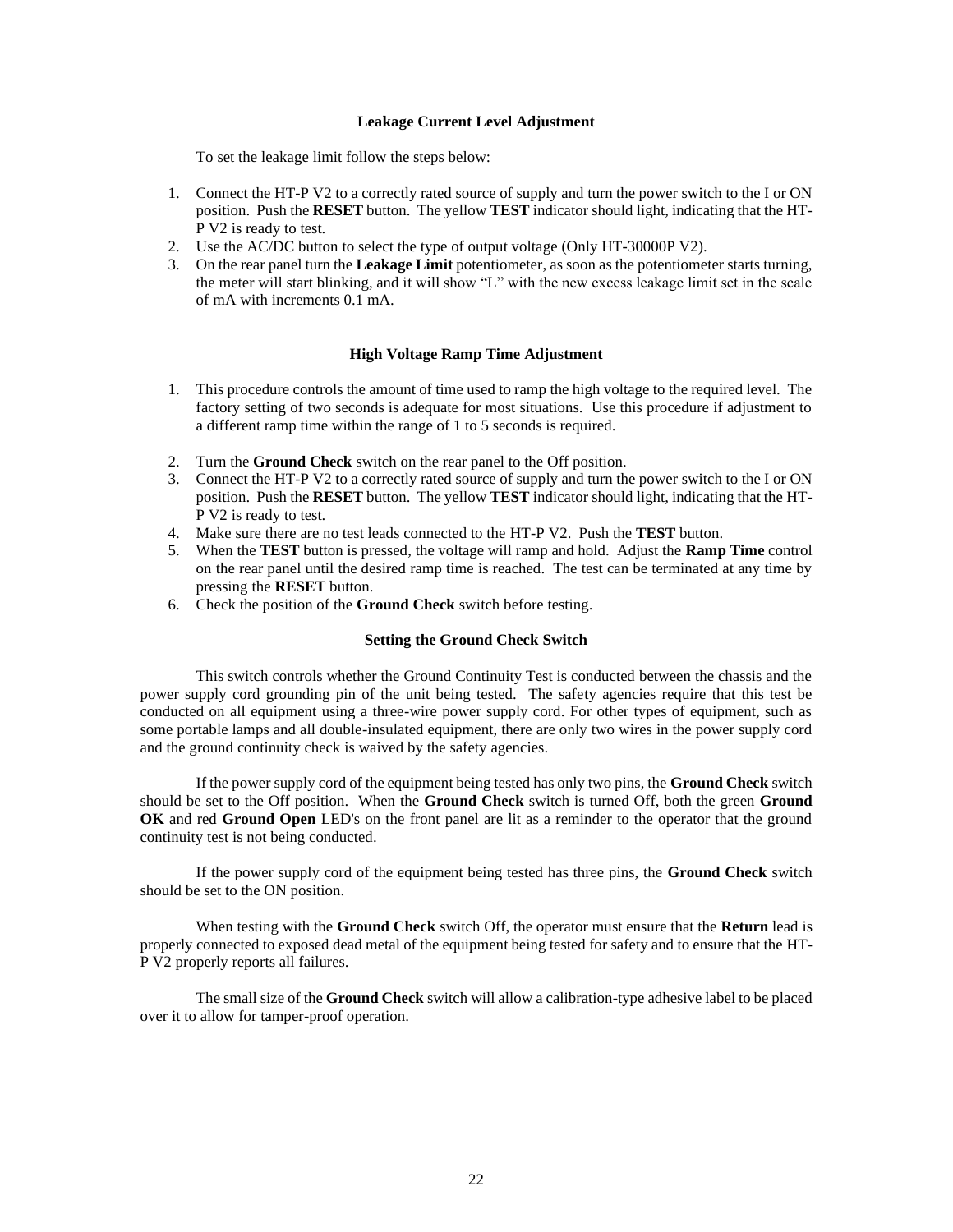#### **Operation Techniques**

The following paragraphs describe how to operate the HT-P V2 tester. Before proceeding with testing, the HT-P V2 tester should be set up for production line testing. See Section above before continuing.

CAUTION:

High voltage is generated by the HT-P V2. Although the chassis of the equipment under test is grounded by the HT-P V2, a risk of shock exists. Exercise care when using the HT-P V2.

#### **Testing**

This section describes how the HT-P V2 tester is used to conduct a Hipot test. Before continuing, we recommend that you read Section 1, "An Introduction to Dielectric Withstand Testing with the HT-P V2". It contains valuable safety, operation, and test result evaluation information which can help you conduct the test safely and correctly. The test can be stopped immediately at any time by pressing the red **RESET** button on the front panel.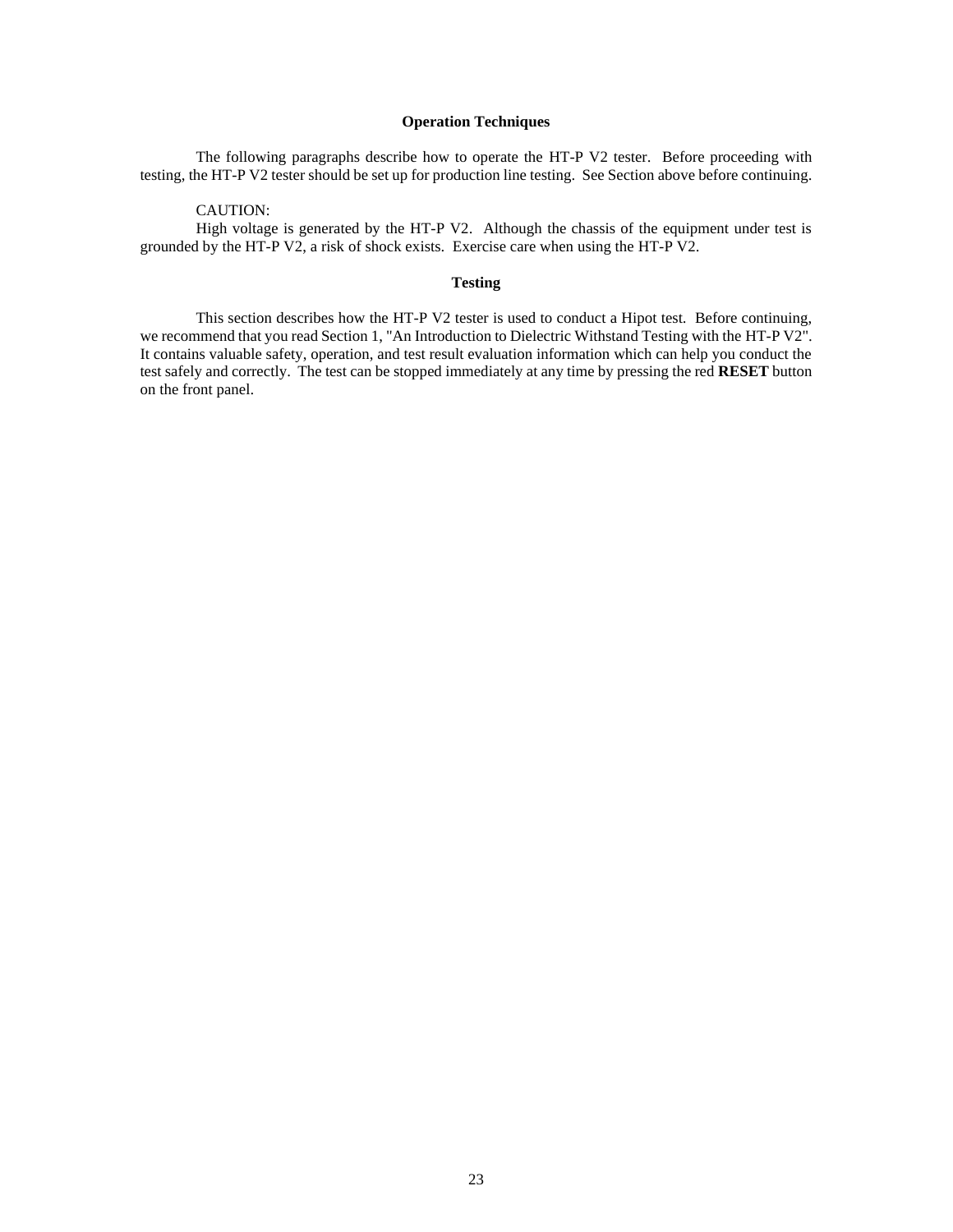#### **Testing a Device with 3-Wire Power Supply Cord**

- 1. Connect the HT-P V2 unit to a correctly rated source of supply and turn the power switch to the I or ON position. Push the **RESET** button. The yellow **TEST** indicator should light, indicating that the HT-P V2 unit is ready to test.
- 2. Turn the **Ground Check** switch on the rear panel to the On position.
- 3. Plug the 18 AWG GL Test Lead (Alligator Clip/Banana Plug ends, black) into the **RETURN** receptacle on the front panel of the HT-P V2 unit, then, connect the alligator clip end to an exposed metal part on the chassis of the equipment to be tested.
- 4. Plug the power supply cord of the device being tested into the **Device** receptacle on the front panel of the HT-P V2 unit. Se[e Figure 7](#page-23-0) for detailed connections.



**Figure 7. Testing a Three Wire Power Cord Device.**

<span id="page-23-0"></span>5. Make sure the power switch on the device being tested is in the 1 or ON position. Push the **TEST** button on the HT-P V2 unit. The HT-P V2 unit will:

- 5.1 Check for ground continuity between exposed metal parts and the grounding pin of the power supply cord.
	- o If the ground circuit resistance is higher than the Pass/Fail value on the HT-P V2 unit, the red **Ground Open** LED will light, the buzzer will sound, and the test will terminate.
	- o If the ground circuit resistance is less than the limit set on the HT-P V2 unit, the green **Ground OK** LED will light, and the test will continue.
- 5.2 Ramp the voltage at the rate set by the Ramp Time procedure.
	- o If leakage current between the AC pins of the power supply cord and the chassis ground of the unit rises above the value set by the Leakage Limit procedure, the red **Excess Leakage** LED will light, the buzzer will sound, and the test will terminate.
	- o If the leakage current level is below the set level when the high voltage set by the High Voltage Level procedure is reached, the green **Full Voltage** LED will light and the test will continue.
- 5.3 Conduct the high voltage test for the amount of time set in the Test Duration procedure.
	- $\circ$  If a breakdown of the insulation system between primary voltage and ground is detected, the red **Hipot Fail** LED will light, the buzzer will sound, and the test will terminate.
	- o If no breakdown is detected, the high voltage will be bled off, the green **Hipot Pass** LED will light, and the red **RESET** switch will light.
- 6. For safety, the operator should not disconnect the cords until the **Hipot Pass** LED is lit and the reading on the front panel voltage meter has dropped to zero. This will ensure that the test voltage has been bled off.
- 7. The operator can now remove the equipment from the HT-P V2 unit and connect another. The HT-P V2 unit should then be armed by pressing the **RESET** button. When ready, the operator then presses the **TEST** button and the test procedure will be conducted again.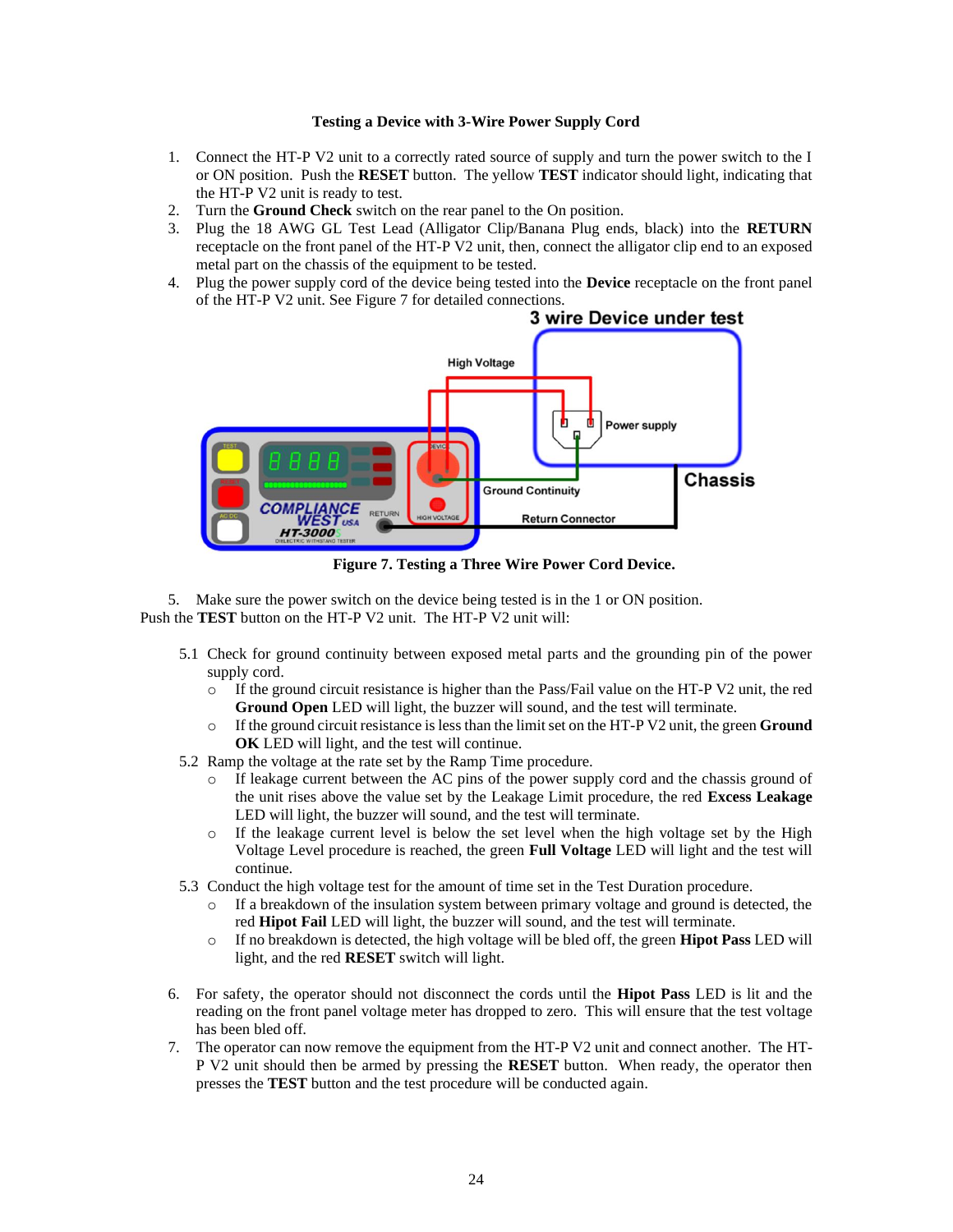#### **Testing a Device with 2-Wire Power Supply Cord**

- 1. Connect the HT-P V2 unit to a correctly rated source of supply and turn the power switch to the I or ON position. Push the **RESET** button. The yellow **TEST** indicator should light, indicating that the HT-P V2 unit is ready to test.
- 2. Turn the **Ground Check** switch on the rear panel to the Off position.
- 3. Plug the 18 AWG GL Test Lead (Alligator Clip/Banana Plug ends, black) into the **RETURN** receptacle on the front panel of the HT-P V2 unit, then, connect the alligator clip end to an exposed metal part on the chassis of the equipment to be tested.
- 4. Plug the power supply cord of the device being tested into the **Device** receptacle on the front panel of the HT-P V2 unit. Se[e Figure8](#page-24-0) for detailed connections.



**Figure 8. Testing a Two Wire Power Cord Device**

- <span id="page-24-0"></span>5. Make sure the power switch on the device being tested is in the 1 or ON position. Push the **TEST** button on the HT-P V2 unit. The HT-P V2 unit will:
	- 5.1 Ramp the voltage at the rate set by the Ramp Time procedure.
		- o If leakage current between the AC pins of the power supply cord and the chassis ground of the unit rises above the value set by the Leakage Limit procedure, the red **Excess Leakage** LED will light, the buzzer will sound, and the test will terminate.
		- $\circ$  If the leakage current level is below the set level when the high voltage set by the High Voltage Level procedure is reached, the green **Full Voltage** LED will light and the test will continue.
	- 5.2 Conduct the high voltage test for the amount of time set in the Test Duration procedure.
		- $\circ$  If a breakdown of the insulation system between primary voltage and ground is detected, the red **Hipot Fail** LED will light, the buzzer will sound, and the test will terminate.
		- o If no breakdown is detected, the high voltage will be bled off, the green **Hipot Pass** LED will light, and the red **RESET** switch will light.
- 6. For safety, the operator should not disconnect the cords until the **Hipot Pass** LED is lit and the reading on the front panel voltage meter has dropped to zero. This will ensure that the test voltage has been bled off.
- 7. The operator can now remove the equipment from the HT-P V2 unit and connect another. The HT-P V2 unit should then be armed by pressing the **RESET** button. When ready, the operator then presses the **TEST** button and the test procedure will be conducted again.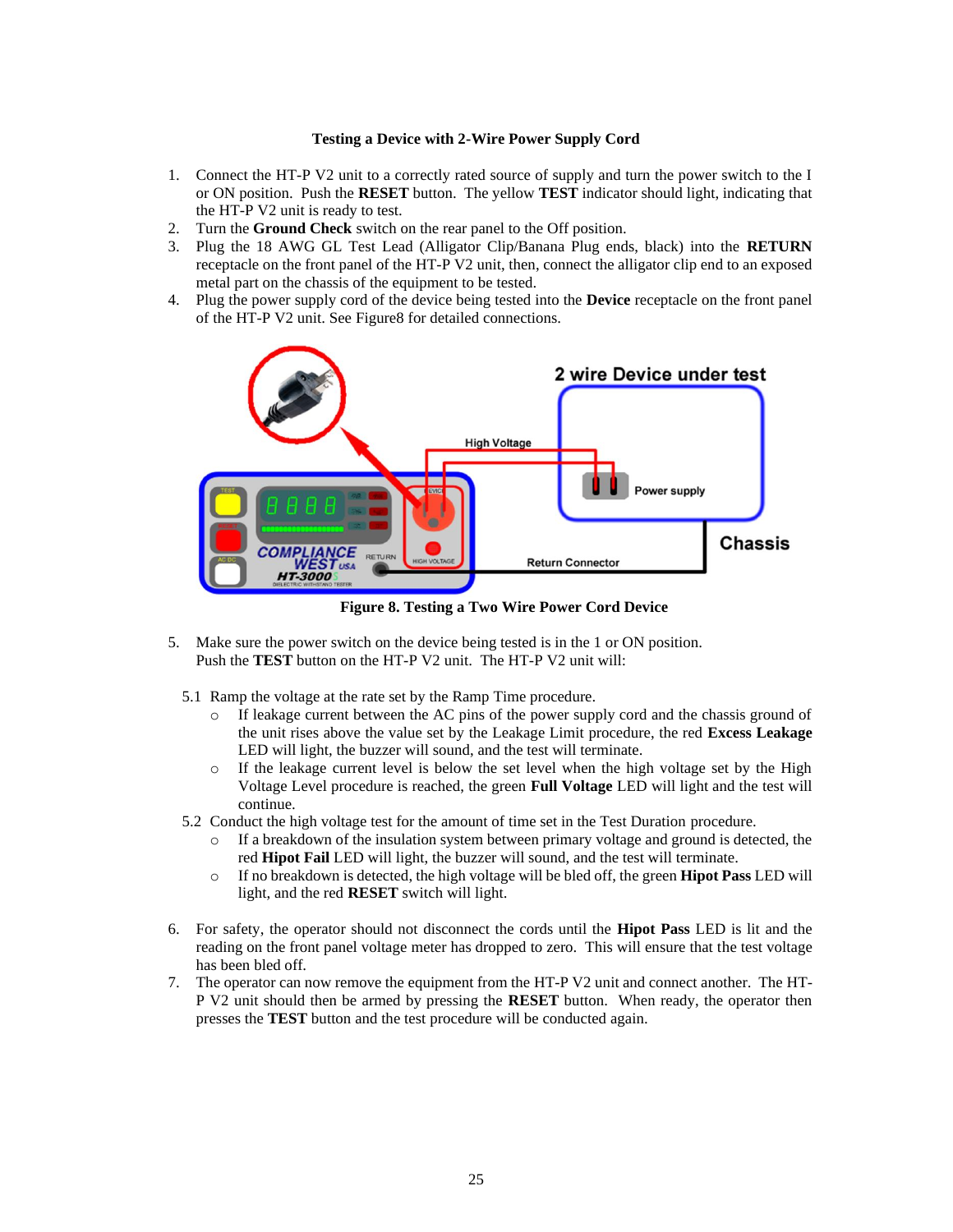# **Section 4**

## **Technical Assistance**

#### **Contact Information**

Technical Assistance from Compliance West USA is available:

**Phone:** (800) 748-6224 **Hours:** 8:30 AM - 4:30 PM Pacific Time. Also available on our web site at: **www.compwest.com**

#### **Contact:**

Compliance West USA 650 Gateway Center Way Suite D San Diego, CA 92102 United States of America.

**Phone:** (619) 878-9696 **FAX**: (619) 794-0404